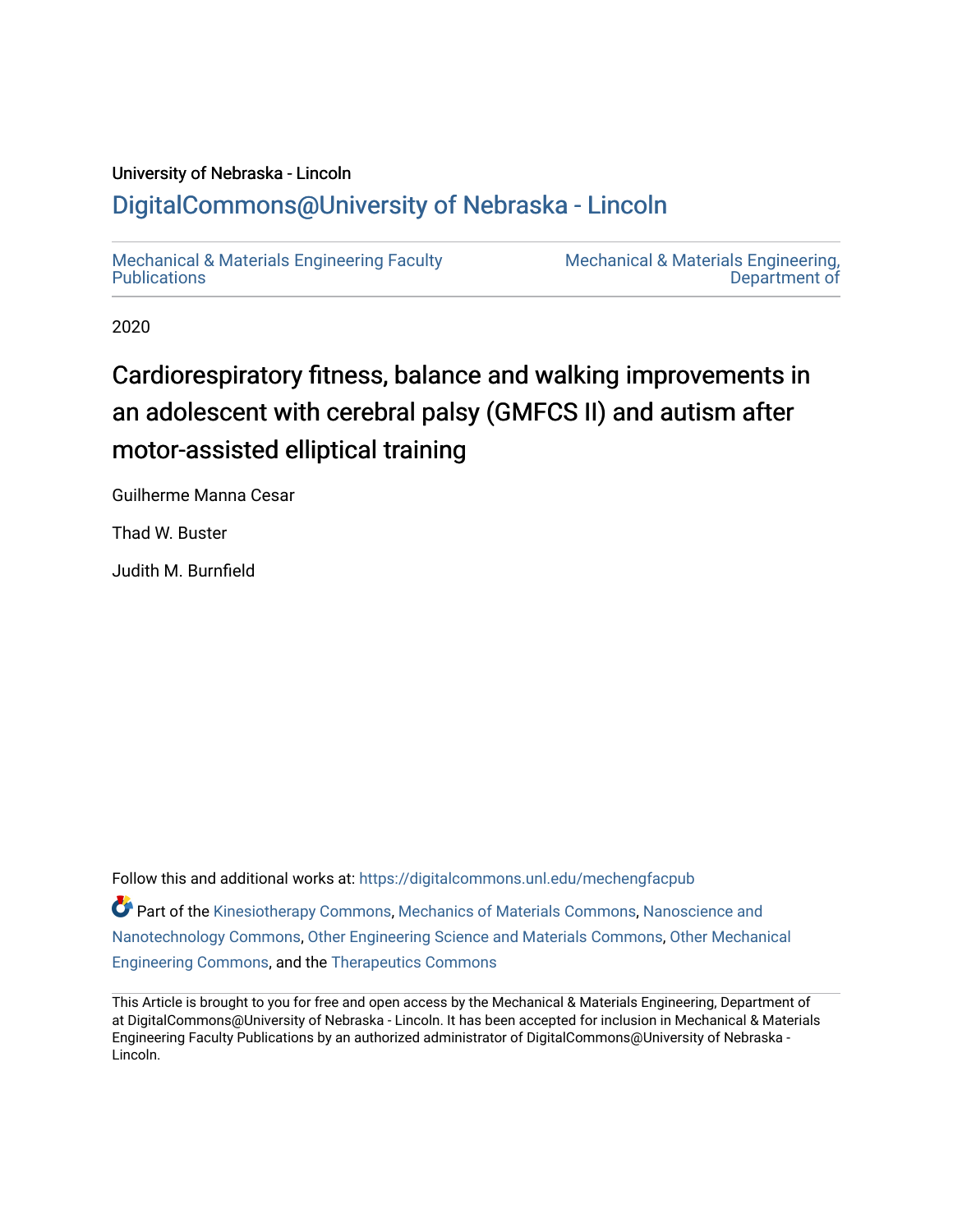

# **Cardiorespiratory fitness, balance and walking improvements in an adolescent with cerebral palsy (GMFCS II) and autism after motor-assisted elliptical training**

## Guilherme M. Cesar, Thad W. Buster, and Judith M. Burnfield

Institute for Rehabilitation Science and Engineering, Madonna Rehabilitation Hospitals, Lincoln, NE, USA

*Correspondence* — Guilherme M. Cesar gcesar@madonna.org Institute for Rehabilitation Science and Engineering, Madonna Rehabilitation Hospitals, 5401 South Street, 68506-2150 Lincoln, NE, USA

#### **ORCID**

Guilherme M. Cesar<https://orcid.org/0000-0002-5596-9439> Thad W. Buster <http://orcid.org/0000-0001-7454-1748> Judith M. Burnfield <https://orcid.org/0000-0001-6184-5179>

#### **Abstract**

- **Purpose:** To quantify the impact of motor-assisted elliptical (ICARE) training on cardiorespiratory fitness, balance and walking function of an adolescent with walking limitations due to cerebral palsy.
- **Materials and methods:** A thirteen-year-old boy with hemiplegic cerebral palsy (Gross Motor Function Classification System II) and autism participated. Peak oxygen consumption (peak  $VO<sub>2</sub>$ , primary outcome measure), oxygen cost of walking, Pediatric Balance Scale (PBS), modified Timed Up and Go (mTUG), 2-Minute Walk Test (2MWT), and gait characteristics (speed, cadence, step length, single support time) were assessed prior to and after completion of 24 sessions

Published in *European Journal of Physiotherapy* 2020, vol. 22, no. 3, pp. 124–132. doi:10.108 0/21679169.2018.1536764

Copyright © 2018 Informa UK Limited, trading as Taylor & Francis Group. Used by permission.

Submitted 11 May 2018; revised 8 October 2018; accepted 10 October 2018; published 11 December 2018.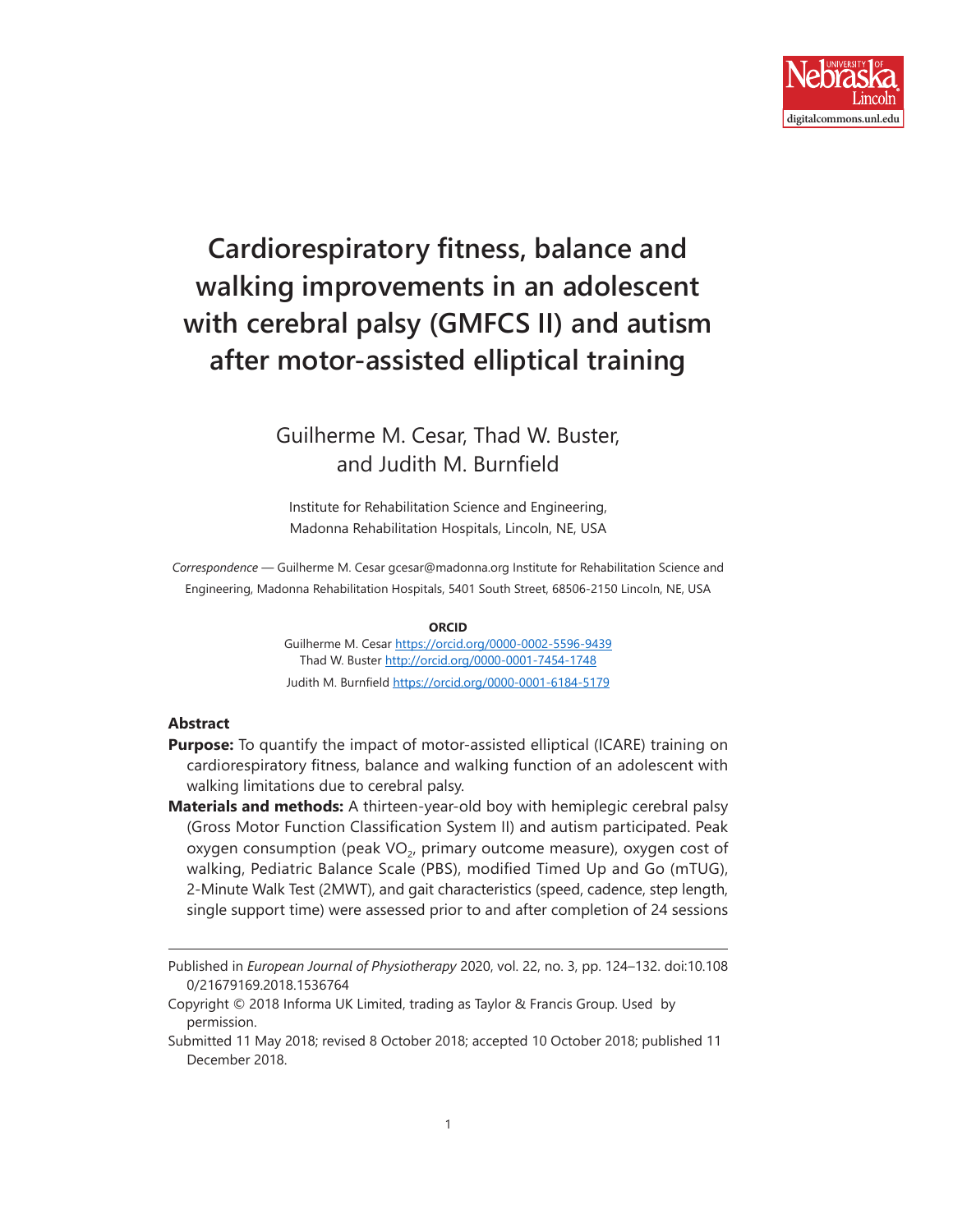of moderate- to vigorous- intensity ICARE training. The goal was to engage the participant in 3 weekly sessions for 8 weeks with progressively challenging training parameters (speed, time overriding the motor's assistance, step length).

- **Results:** From pre- to post-intervention, improvements were detected for peak VO<sub>2</sub> (27.2 vs. 40.2 ml/ kg/min), oxygen cost (0.24 vs. 0.17 ml/kg/m at 1.52 m/s), PBS (47 vs. 55), mTUG (8.5 vs. 7.1 seconds), 2MWT (76.8 vs. 128.3 meters). Though not all displayed clinically significant changes, self-selected and fast walking speeds improved.
- **Conclusions:** Fitness, balance and walking improvements were achieved by an adolescent with cerebral palsy and autism after participating in a moderate- to vigorous-intensity exercise.
- **Keywords:** peak oxygen consumption, aerobic fitness, gait, balance, cerebral palsy

### **Introduction**

The limited walking ability experienced by many children and adolescents with cerebral palsy (CP) due to balance issues and impaired neuromuscular control can impact the level of engagement in physical activities, leading to lower cardiorespiratory fitness than typically developing peers [1–5]. Physical inactivity-induced decreases in cardiorespiratory fitness contribute to secondary medical conditions [6], such as obesity [7,8], pulmonary [9] and cardiometabolic diseases [7]. In contrast, studies have demonstrated the relationship between enhanced aerobic fitness and changes in walking capacity in individuals with disabilities (e.g. [10,11], including children and adolescents with CP [2,12]. In addition, changes in walking speed positively impact individuals with stroke, allowing them to progress from restricted household ambulation to community ambulation, increasing participation in life situations [13–15]. For children with CP, it is well documented that those who perform at higher levels of gross motor function [e.g. Gross Motor Function Classification System (GMFCS) I] versus lower levels (e.g. GMFCS IV) are able to accomplish more activities of daily living [16] and engage in greater levels of physical activity including an increased number of steps taken in the community [17,18]. Thus, enhancing walking ability and fitness should encourage greater engagement in activities of importance (e.g. family outings, school activities) as children transition from adolescence to adulthood, providing them with the tools to achieve functional independence and health.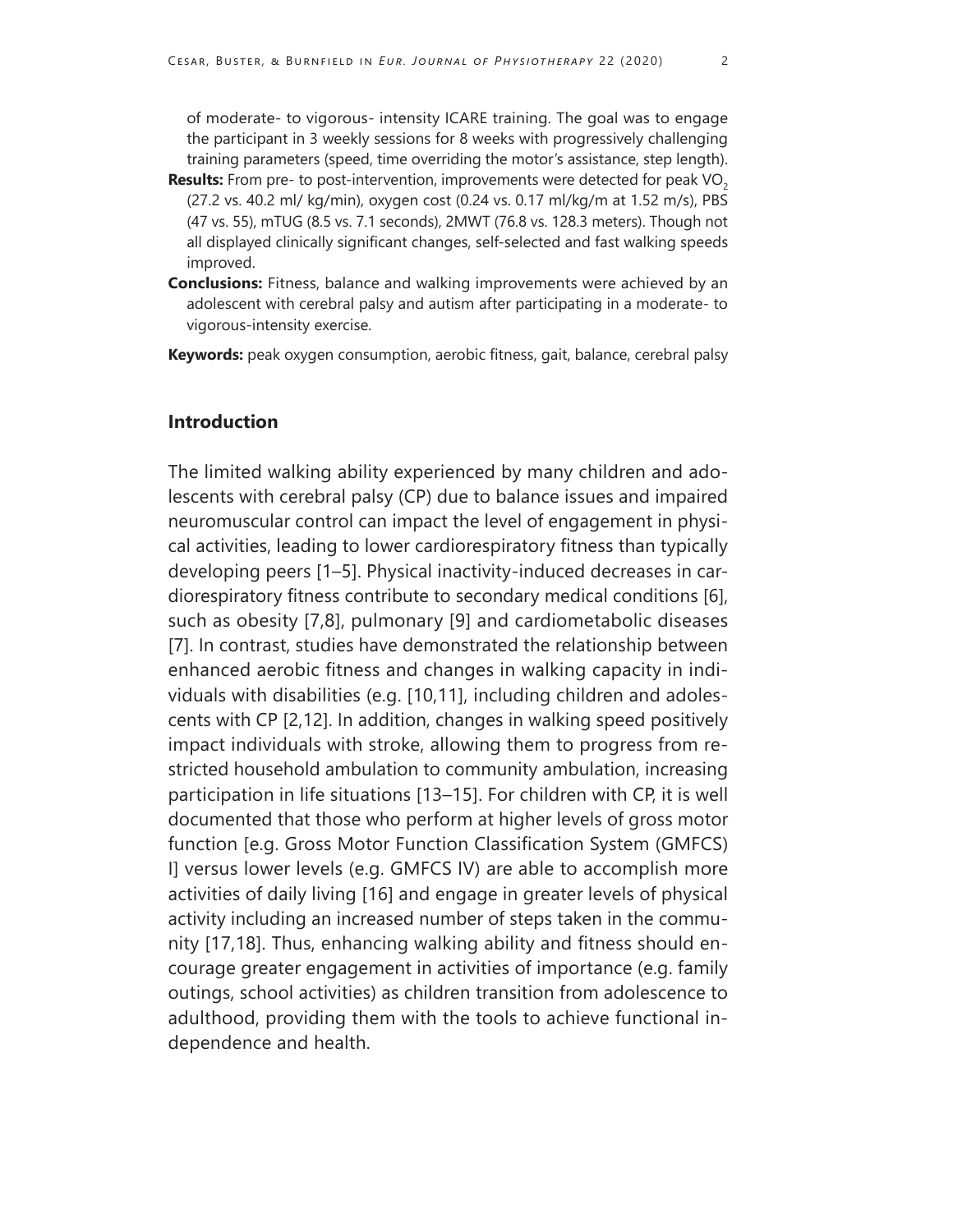Certain gait-training devices have the capacity to challenge the cardiovascular system when used with training protocols that elevate the heart rate to recommended levels [19]. Although stationary cycles potentially offer children the means to achieve fitness and lower extremity muscle strength [20], this approach does not address the standing, dynamic balance issues that can emerge with CP [21,22]. Body weight-supported treadmill training has generated improvements in children with mobility impairments [23], including improvements in walking speed and endurance [24] and balance [25] of children and adolescents with CP. This approach, however, does not generate consistent results [23,26,27]. Additionally, its use is infrequent in smaller rehabilitation centers and schools partially due to the demanding manual labor involved with assisting an individual with spasticity and weakness to sustain the repetitive stepping motion [28–31]. Robotic devices require less clinician effort to advance and stabilize the legs. Children and adolescents with CP have benefited from such approach, with improvements in walking [32] and balance [33,34] measures following LokomatVR interventions. Unfortunately, robotic locomotor training devices are not widely available beyond large hospitals/research environments given the cost of the technology [35,36]. In addition, most robotic devices do not promote sufficient cardiorespiratory stress to improve aerobic fitness [37].

The ICARE (**Figure 1**) is a therapeutic robotic device developed to address walking and fitness of individuals with disabilities. It has recently been used with children with limited walking ability [38,39]. Compared to other elliptical devices, the ICARE promotes movement patterns that more closely simulate the joint motions and muscle demands of overground gait [40,41]. With regards to the resisted training mode, the device can operate similarly to other traditional ellipticals; however, the device also includes a motor-drive system that facilitates pedal advancement. This inclusion enables the repetitive practice of gait-like movement while minimizing the physical demand placed on clinicians when delivering gait-training interventions [28–31]. As a user's capacity improves, alterations to the ICARE's speed and amount of motor assistance can be tailored to produce continued cardiorespiratory and musculoskeletal challenges [38,39,42–44]. Another unique therapeutic feature of the device is the adjustable step length (from 19–71 cm) [45] which can be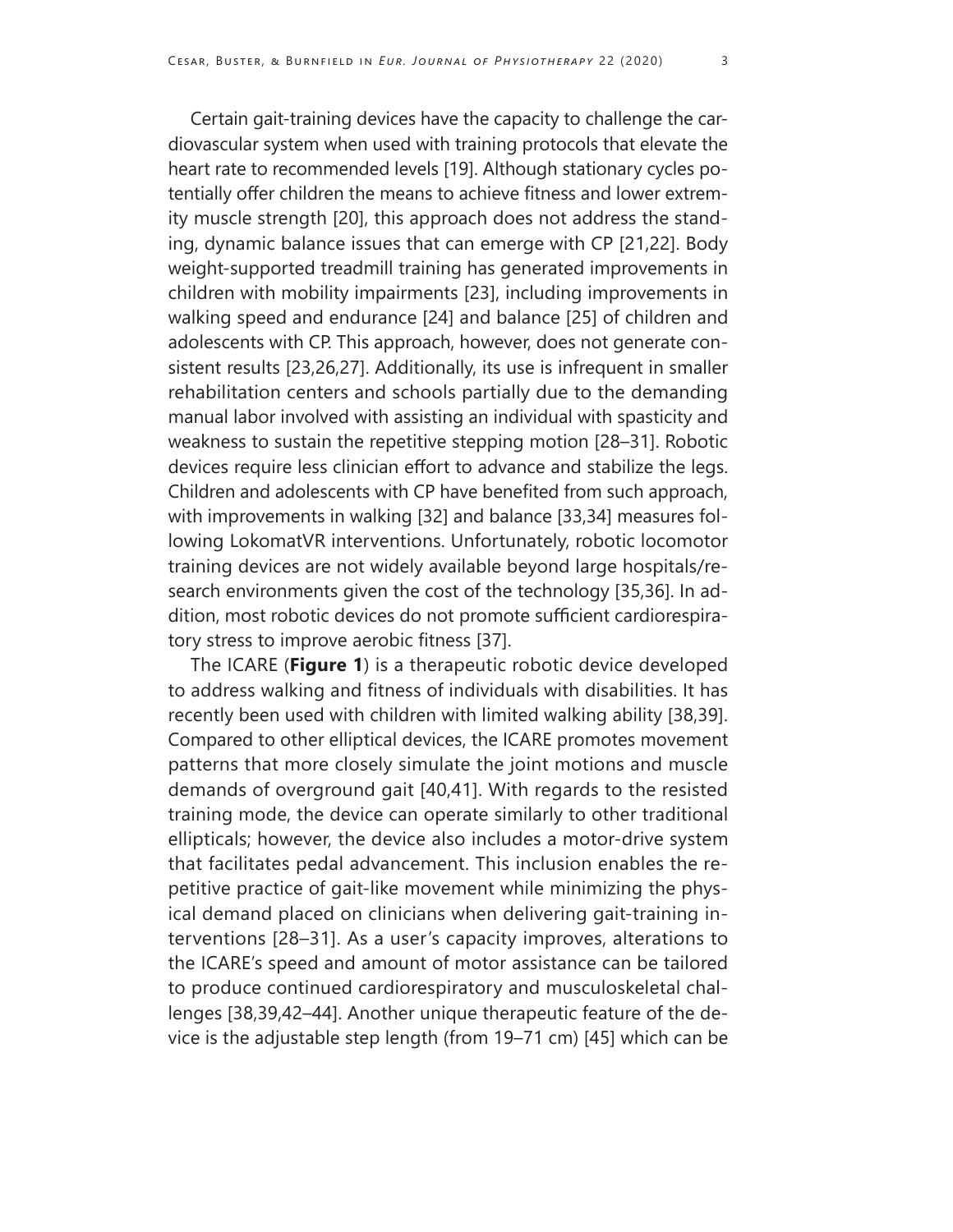

**Figure 1.** The motor-assisted elliptical device ICARE in use by our participant (photograph obtained with parental consent).

used clinically [46] to progressively increase hip position at terminal stance across training sessions.

Although the device has the potential to address cardiovascular fitness in children [38,39] and walking efficiency in adults [43], no pediatric studies to date have explored a more detailed analysis of cardiorespiratory measures after ICARE training. The current work adds to the existing literature by investigating changes in oxygen uptake, a measure that reflects adaptations in aerobic capacity, after participation in an ICARE intervention. The purpose of this work was to quantify the impact of ICARE training on cardiorespiratory fitness, balance and walking function of an adolescent with limited walking ability and low cardiorespiratory fitness [4] due to CP. We hypothesized that (1)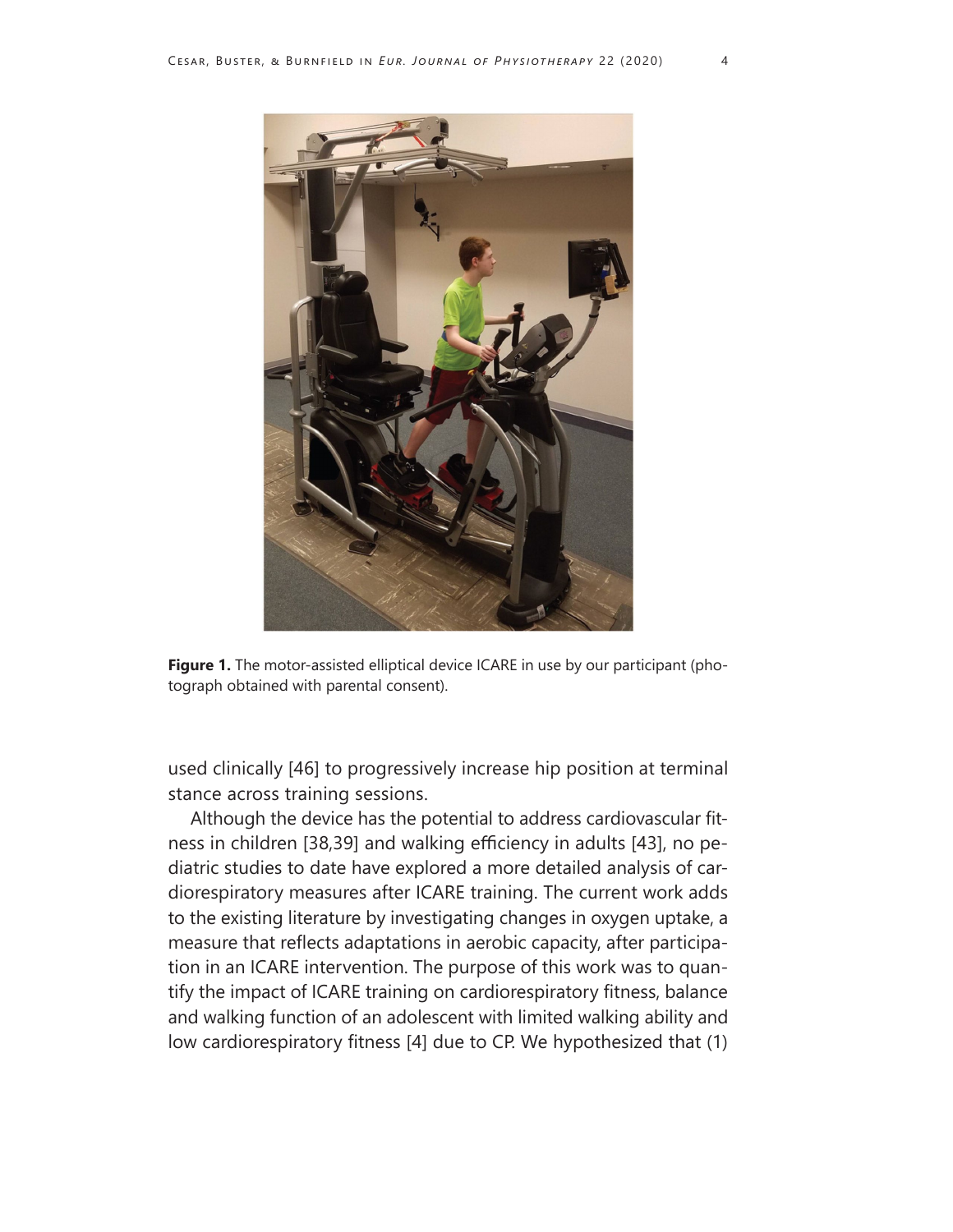cardiorespiratory fitness would be enhanced after participation in our systematic ICARE exercise protocol, along with improvements in (2) balance and (3) walking function.

#### **Materials and methods**

#### *Participant*

The participant was recruited from the local community via word of mouth. Prior to participating, parental informed consent and child assent were obtained according to the World Medical Association Declaration of Helsinki and the protocol approved by the Institutional Review Board at Madonna Rehabilitation Hospitals. Physician clearance for participation was obtained and the participant's parent completed the PAR-Q+ (The Physical Activity Readiness Questionnaire for Everyone) to screen for any potential medical conditions that might increase the risk associated with study participation.

A 13-year-old boy with left-sided spastic hemiplegic CP and highfunctioning autism spectrum disorder participated. Our participant started walking at the age of 18 months without the use of any assistive devices (left ankle-foot orthosis was introduced at the age of 26 months). Observational gait analysis revealed unilateral gait deviations characteristic of his primary diagnosis of hemiplegic CP. These characteristics included left foot-flat contact (initial contact), left knee flexion from initial contact through stance phase, no apparent push-off, and a contralateral (i.e. right) heel rise at midstance to assist with toe clearance. The characteristic gait deviations expected due to autism spectrum disorder [47,48] were not observed. The participant's parent reported no history of medication use for CP or autism, and the participant was not receiving any therapy during the study. No history of surgeries was reported, but the participant received a full year of chiropractic care for a left hip complaint 18 months before engaging in our study. He did not require physical assistance nor did he use lower limb orthotics to walk (stopped using 6 months prior to study because, per parent report, the ankle-foot orthosis did not fit him properly). The participant's parent reported a history of 5–10 falls in the previous year when attempting to run or walk on uneven surfaces,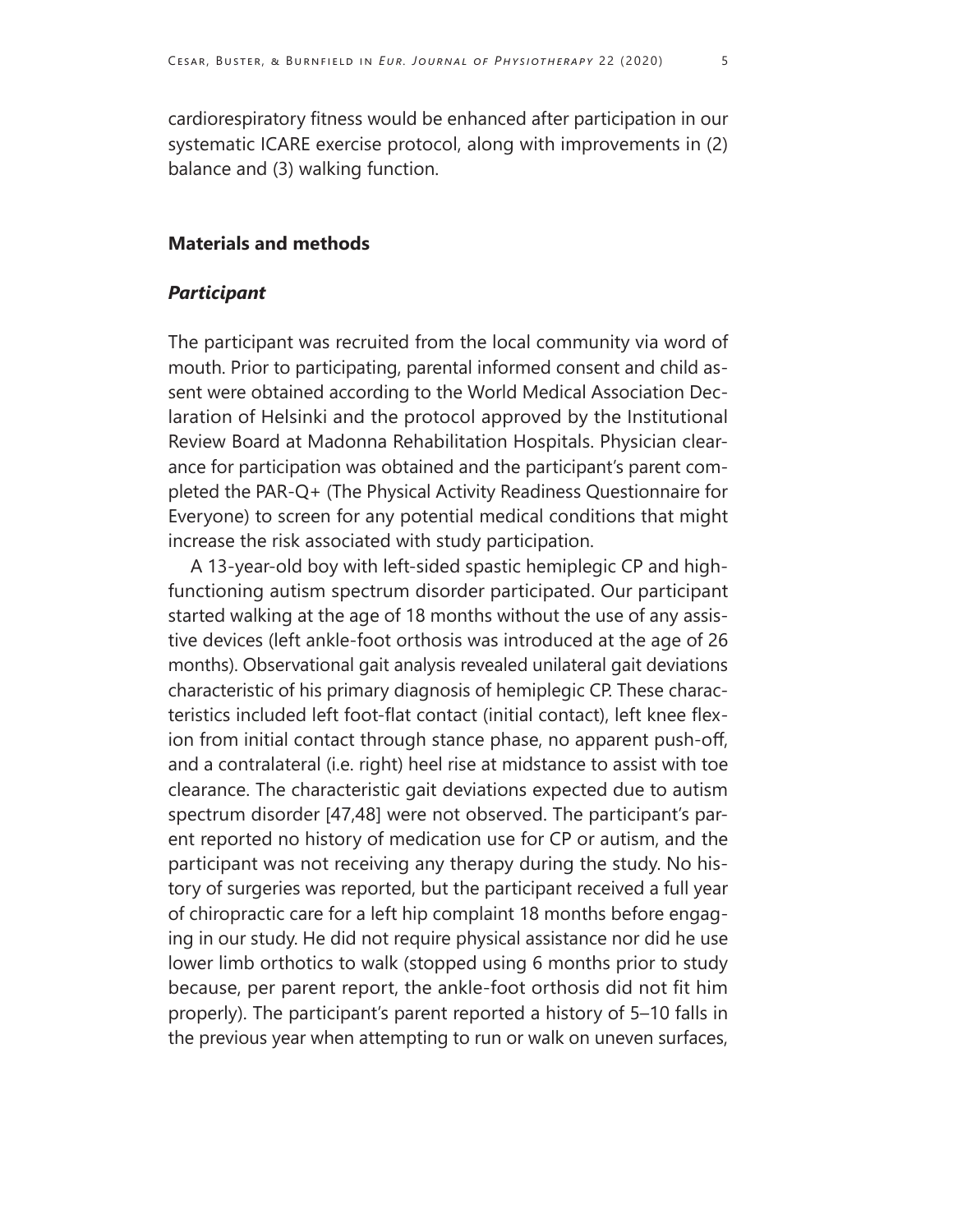with no hospitalizations required. His motor function was classified as level II according to the Expanded and Revised GMFCS [49] with the key distinction from level I based on the need for handrail use to go up/down a flight of stairs. Anthropometric measurements were completed during initial assessment including height (159 cm), weight (49 kg), and leg length (42 cm). Scores from manual muscle testing identified bilateral hip extensors as fair (3/5), knee extensors as good (4/5), right ankle plantar flexor as good (4/5), and left ankle plantar flexor as poor (2/5). The range of motion for bilateral popliteal angles (participant supine, 90° of hip flexion) indicated right and left knees lacked 30° and 35° from full knee extension, respectively.

#### *Cardiorespiratory fitness test*

Resting heart rate (HR) and blood pressure were taken using standard procedures after the participant entered our lab and rested quietly for five minutes. Since traditional treadmill protocols for aerobic capacity testing (e.g. Bruce protocol) are not appropriate for children with CP, we utilized the protocol presented by Verschuren and colleagues [50]. Specifically, the session started with the participant performing a warm-up session by walking for 3 minutes at 2 km/hr and no treadmill inclination. After the warm-up, he rested for 5 minutes seated on a chair with arm and back rests. During the rest interval, a snug fitting face mask was placed on his face and connected to the metabolic measurement system with a 6-foot flexible tube. After the rest period, the participant began walking on the treadmill at a speed of 2 km/hr with an incline of 2%. The speed was increased by 0.25 km/ hr every minute for the remainder of the test while the incline was maintained at 2%. The protocol ended when the participant indicated he could not continue due to fatigue and could no longer maintain the pace imposed by the treadmill speed. A gait belt was worn for safety and we asked our participant to use only light finger touch on treadmill handrails if needed to maintain balance.

#### *Balance test*

During a separate session, the participant performed all 14 items of the Pediatric Balance Scale (PBS). This pediatric-valid scale was used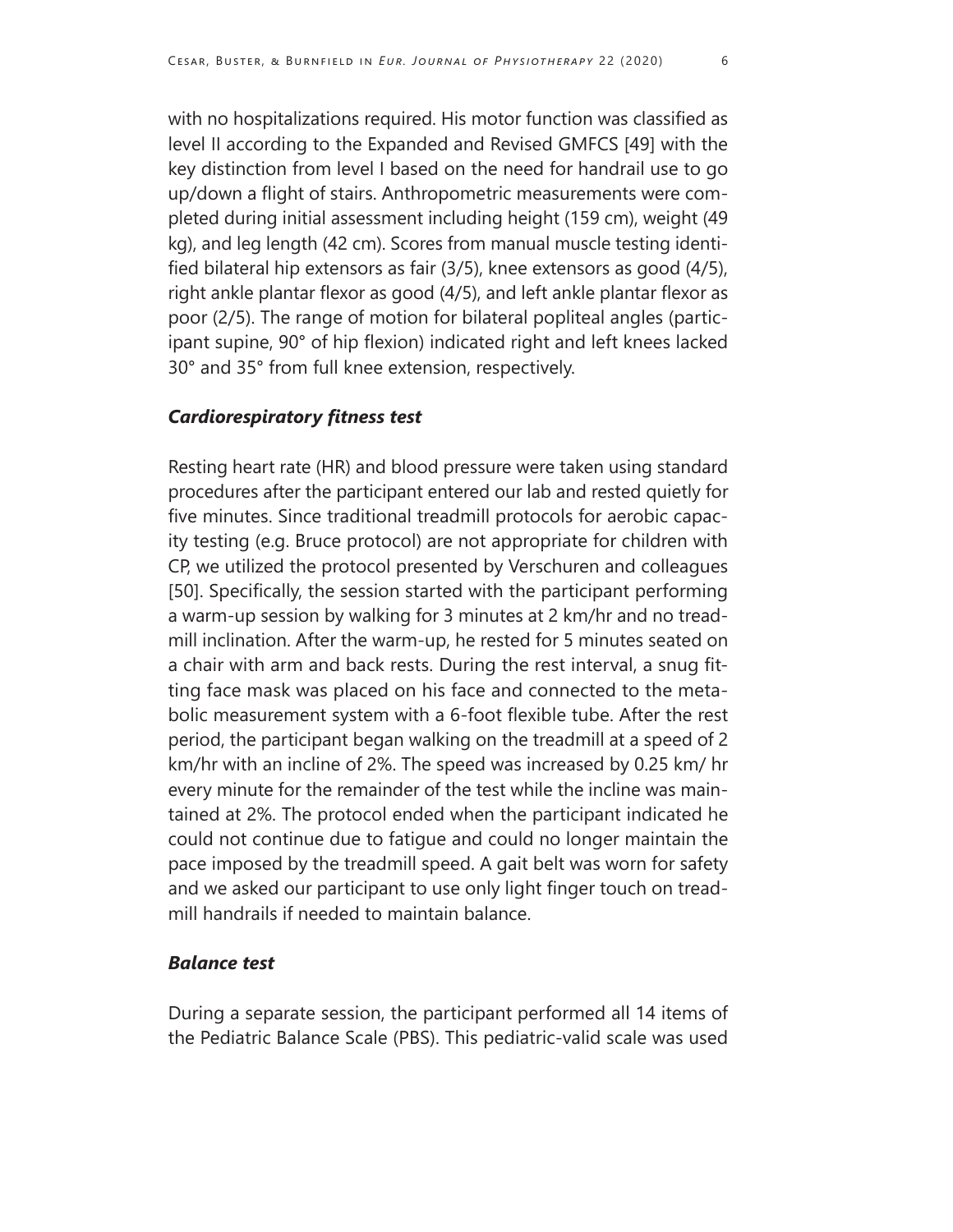since it has excellent reliability for children with CP [51,52]. PBS items include functional tasks experienced during everyday tasks, involving the control of balance during sitting, standing, transferring, turning, stepping, reaching forward and picking an object from the floor [53].

### *Walking function*

On the same day of the PBS session, the clinical measures Timed Up and Go (TUG) test and 2-Minute Walk Test (2MWT) were administered to describe the participant's walking function, as well as the assessment of his spatiotemporal characteristics of walking. The modified TUG (mTUG) test was performed in which a seat without armrests was used and adjusted to allow for 90° of hip and knee flexion with the adolescent sitting comfortably with feet on the floor [54]. On the command 'ready, set, go', the participant stood up and walked around a cone placed on the floor three meters away. The test was over when he sat back down on the chair. This test was performed three times. The mTUG has been administered for children and adolescents with disabilities, including those with CP, with high reliability [55]. During the 2MWT, a validated test of walking endurance [56,57], the participant walked for 2 minutes at a self-selected comfortable speed on an unobstructed 38.4-meter long hallway. Spatiotemporal characteristics of walking (speed, cadence, step length and single support time) were assessed by having the participant traverse a 6-meter long electronic walkway (GAITRiteVR ) at his self-selected comfortable speed and at a fast pace. The participant completed three attempts for each walking speed (self-selected and fast pace).

### *Training protocol*

Training sessions (and evaluations) for this study were conducted by both a physiotherapist and an exercise physiologist (with more than 12 years of clinical experience) and occurred at Madonna Rehabilitation Hospitals' Movement and Neurosciences Center located within the Institute for Rehabilitation Science and Engineering. An E872MA ICARE (SportsArt, Mukilteo, WA) motor-assisted elliptical device was used for the intervention, enabling gait-like movement pattern at speeds up to 65 cycles per minute (CPM) [40,41,58].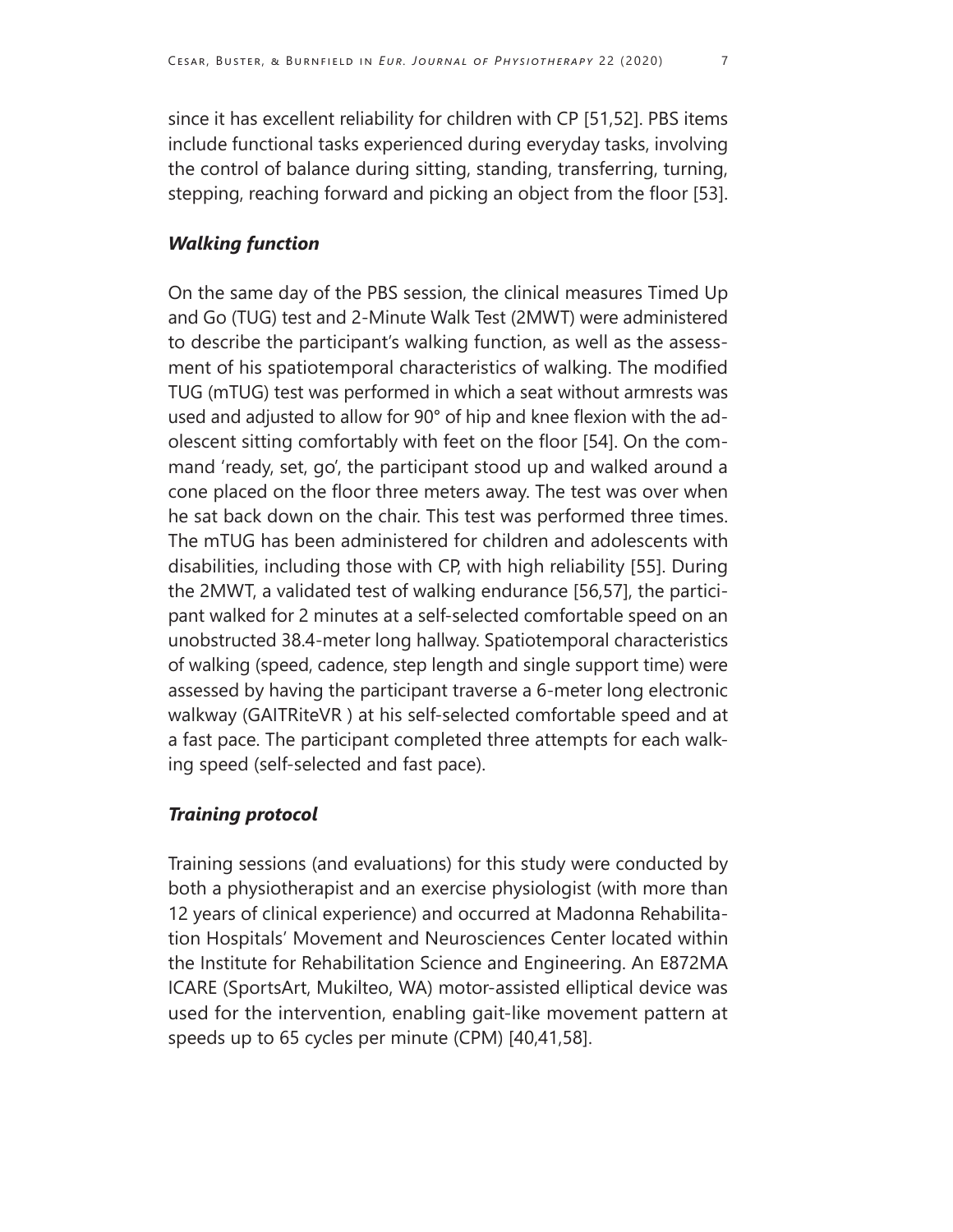Baseline training parameters, such as comfortable speed and step length [allowing for gait-like trailing limb posture in late stance (i.e. visually inspected thigh extension)], were identified during the familiarization session with the device and used as initial training parameters. During this session, the participant trained for \_5 minutes with motor assistance. Speed was increased gradually until the participant's HR approximated 139 beats per minute (bpm), which corresponds to 70% of his estimated maximum HR (i.e. 199 bpm) according to the predictive equation 208–(0.7\*age) [59,60].

The goal of the training protocol was to engage the participant in 8 weeks of periodized exercise (3 times per week) for cardiorespiratory fitness while simultaneously addressing walking ability. The protocol duration (i.e. 24 sessions) was selected based on prior literature work with children and adolescents with CP [61–63] and previous pediatric work from our lab [38,39] that elicited favorable effects in aerobic fitness after 24 sessions.

Our goal was to build the participant's weekly exercise tolerance to 150 minutes of moderate intensity exercise [50–70% of predicted maximum HR (HRmax)], 75 minutes of vigorous intensity (70–85% HRmax), or a combination of intensities [64]. One-minute bouts of higher intensity ICARE exercise (>70% HRmax) were accomplished by having the participant systematically override the device's motor at predetermined intervals within each training session. Across the 24 sessions, protocol parameters including speed, total exercise time, time spent overriding the motor's assistance, and step length, were systematically altered to progressively challenge the participant's cardiorespiratory fitness and walking. Specifically, the planned increments included a 5% increase in training duration every session and in training speed every 4 sessions. The one-minute higher intensity bouts were introduced in the first session (between one to three bouts, as tolerated) and scheduled to increase by one bout every three sessions. The systematic progression of our protocol allows for acclimation to exercise while reducing the risk of injury in individuals with CP and limited walking ability (GMFCS II) [65–67]. Exercise intensity was monitored via the participant's HR and his comments regarding perceived exertion within each session. The parameter step length was scheduled to increase every three sessions; however, this parameter was only manipulated based on the comfort level of the participant. Training step length was re-assessed every session and it was increased as tolerated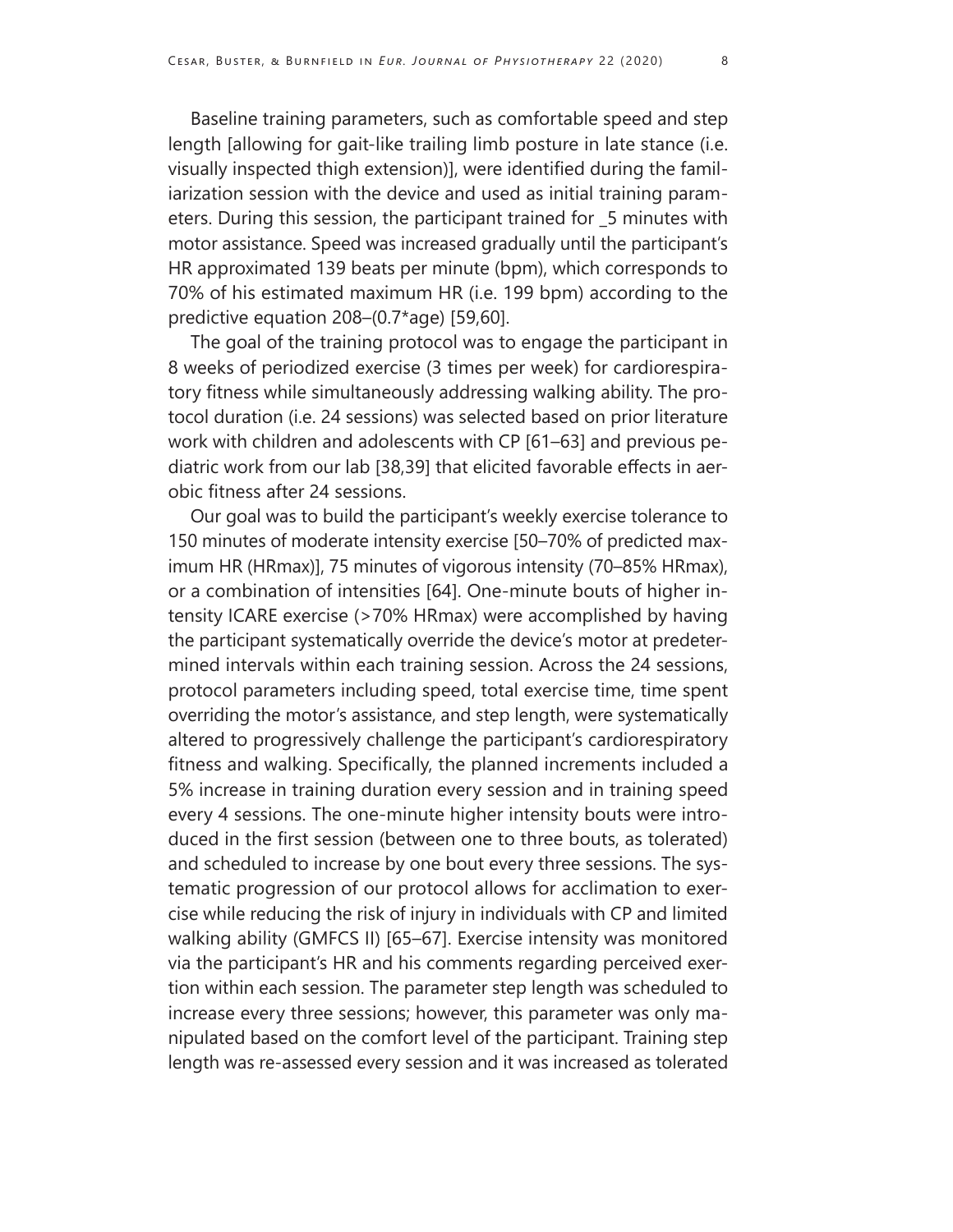by the participant to account for his comfort during the exercise. During each session, resting and exercise HRs were recorded, as well as HR during bouts of overriding the motor's assistance.

#### *Evaluation of outcome measures*

Assessment of all outcome measures took place one week prior to and one week after the completion of the intervention. Tests involving balance and walking function were performed first with the subsequent cardiorespiratory fitness test (peak VO<sub>2</sub> and oxygen cost) scheduled 48 hours later.

#### *Data analysis*

Cardiorespiratory fitness was evaluated sub-maximally as testing HR was limited to 85% predicted of age-appropriate maximum, consistent with the American College of Sports Medicine guidelines for individuals without previous stress testing [68]. Breath-by-breath gas analysis (TrueOne® 2400, ParvoMedics, East Sandy, UT) was utilized to evaluate peak oxygen consumption (peak  $VO<sub>2</sub>$  in ml/kg/m, the primary outcome variable) during the incremental exercise and also the oxygen cost of walking (ml/kg/m), defined as the amount of oxygen consumed (ml) per body weight (kg) at a selected treadmill speed (m/ min). The fastest treadmill speed achieved during pre-assessment was selected for comparison at post-intervention. An average of 5 breaths was used to minimize the inclusion of potential artifacts (breath-bybreath noise) in the analysis.

The PBS's 14 items, graded from 0 (unable to perform) to 4 (perform without difficulty), were calculated and presented as static (PBS-Static, 6 items, sub-total maximum of 24 points), dynamic (PBS-Dynamic, 8 items, sub-total maximum of 32 points), and total (PBS-Total, maximum of 56 points).

Dynamic stability during gait was tested using the mTUG test and the fastest time was used for comparison. For the participant's gait spatiotemporal characteristics (GAITRiteVR ), the average of three trials was used for speed (m/s), cadence (steps/min), step length (cm), and single limb support (% gait cycle, GC) for each walking speed.

Descriptive statistics were calculated and used for comparison of findings.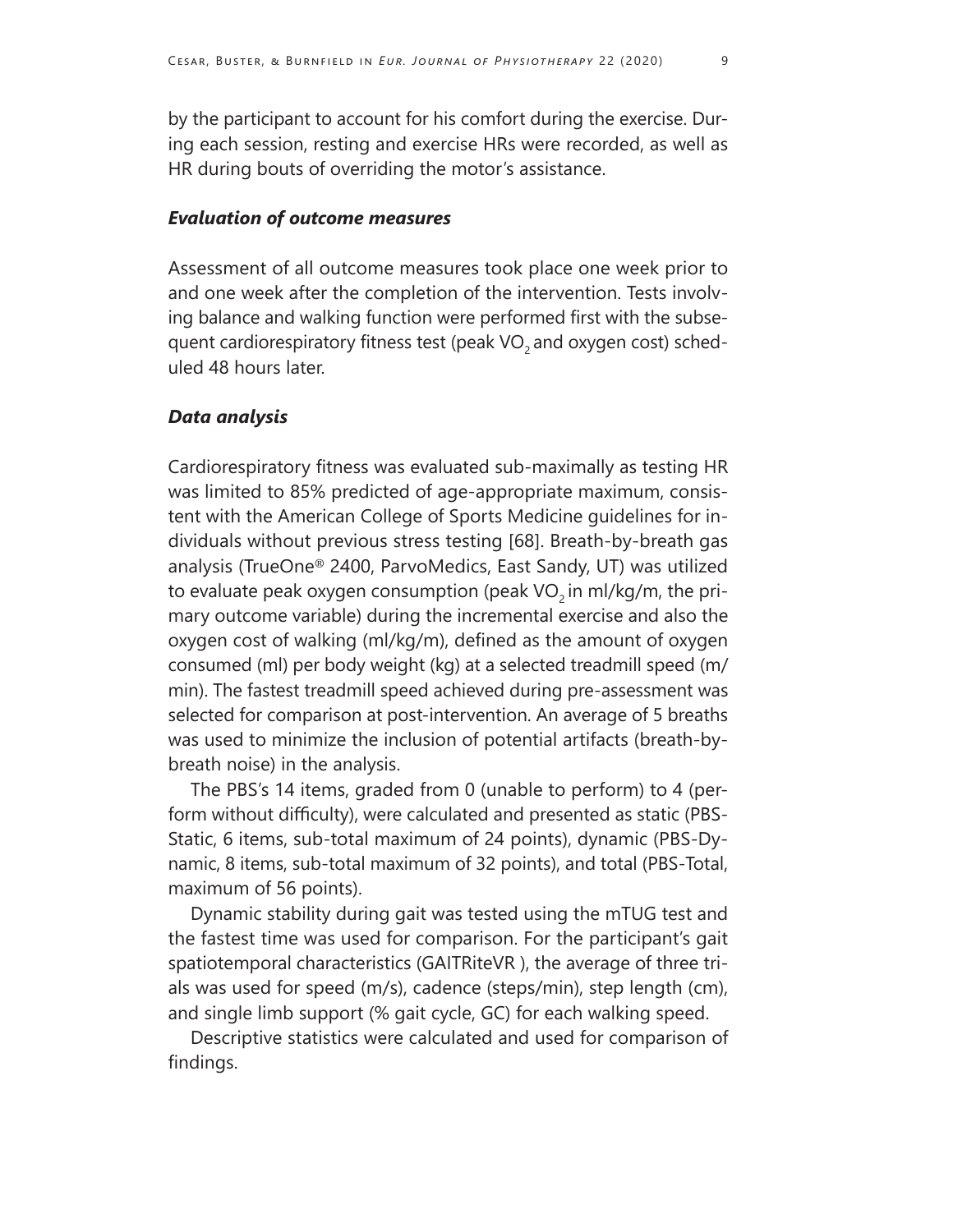#### **Results**

#### *Training progression*

Scheduling conflicts allowed the participant to train an average of 2.4 times/week over a period of 9.7 weeks (68 days). All 24 sessions were completed and 1 session re-scheduled (session 23) since the participant arrived at our lab exhibiting symptoms of an upper respiratory tract illness and expressed feeling fatigued. Adverse events were monitored and no reports generated across the duration of the study.

With regards to the overall goal of the training protocol, the participant achieved a total of 52 minutes of moderate intensity exercise during the first week, in which 11 minutes were performed at a vigorous intensity. By training week eight, the participant exercised for a weekly total of 142 minutes at moderate intensity, with 47 minutes performed at vigorous intensity. A drop in intensity occurred during the last week, with the participant achieving a weekly total of 95 minutes of moderate-intensity exercise, with 14 minutes performed at a vigorous intensity (**Figure 2**).

Considering the training progression, the participant trained for 24 minutes in the first session with the motor's assistance at an average speed of 45 CPM. The combination of exercise duration and training speed promoted 675 strides in this first training session, with the ICARE step length at 49 cm. He was able to accomplish three higher-intensity bouts of overriding the motor's assistance, with the average HR during overriding the motor's assistance of 188 beats per minute (bpm). The number of bouts overriding the motor's assistance achieved its peak on session 21 with the participant overriding for 18 minutes (average HR of 156 bpm) out of the total session duration of 49 minutes. During the last session, the participant trained for 49 minutes with the motor's assistance at an average speed of 56 CPM. This combination of exercise duration and speed promoted 2,720 strides in the last training session, with the ICARE step length at 68 cm. The participant completed nine higherintensity bouts of overriding the motor's assistance at this last session, with the average HR during overriding the motor's assistance of 148 bpm (Figure 2).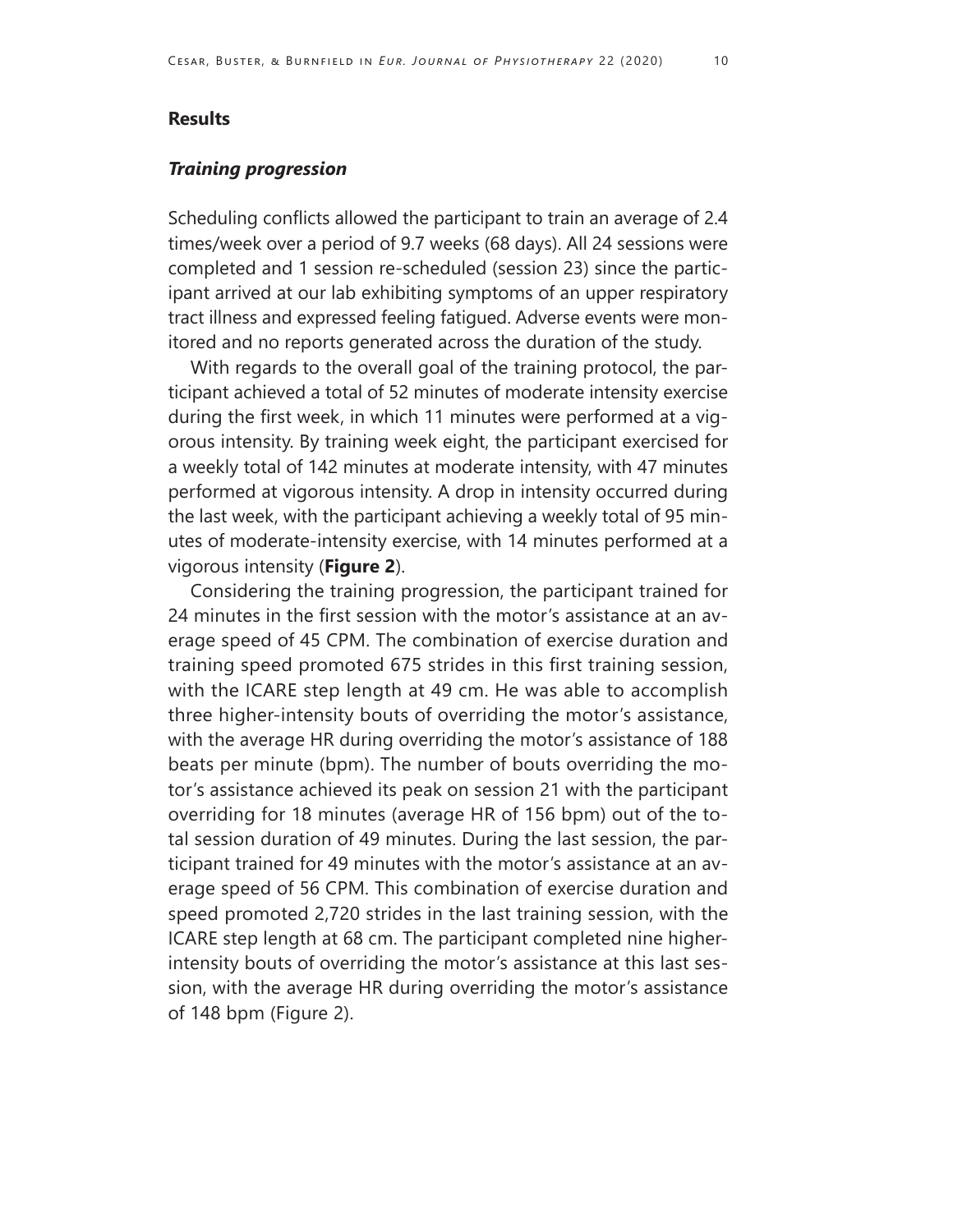

**Figure 2.** (A) Graph displays the ICARE training progression across 24 sessions including the parameters speed, exercise time, number of strides, and total time (1-minute bouts) overriding the motor's assistance. All parameters besides total strides (red) are represented on the left y-axis. (B) Graph displays the average heart rate during bouts of overriding the motor's assistance (green square), while exercising with the motor assistance (blue diamond), and at rest prior to exercising (black dot). The regions bounded by light and dark grey bands on the bottom graph represent the expected age-appropriate heart rate range for moderate and vigorous intensities, respectively, of an adolescent with predicted maximum heart rate of 199 beats per minute.

#### *Cardiorespiratory fitness*

Peak VO<sub> $2$ </sub>, the primary outcome measure, improved 48% after intervention (**Table 1**). The 13 ml/kg/min improvement surpassed the small detectable change of 5.7 ml/kg/min (captured through upright cycle ergometer) for children with CP, GMFCS I-III [69]. This improved aerobic capacity was achieved with a faster pre-post testing treadmill speed (1.52 vs. 1.97 m/s) and exercise testing time (11:49 vs. 16:12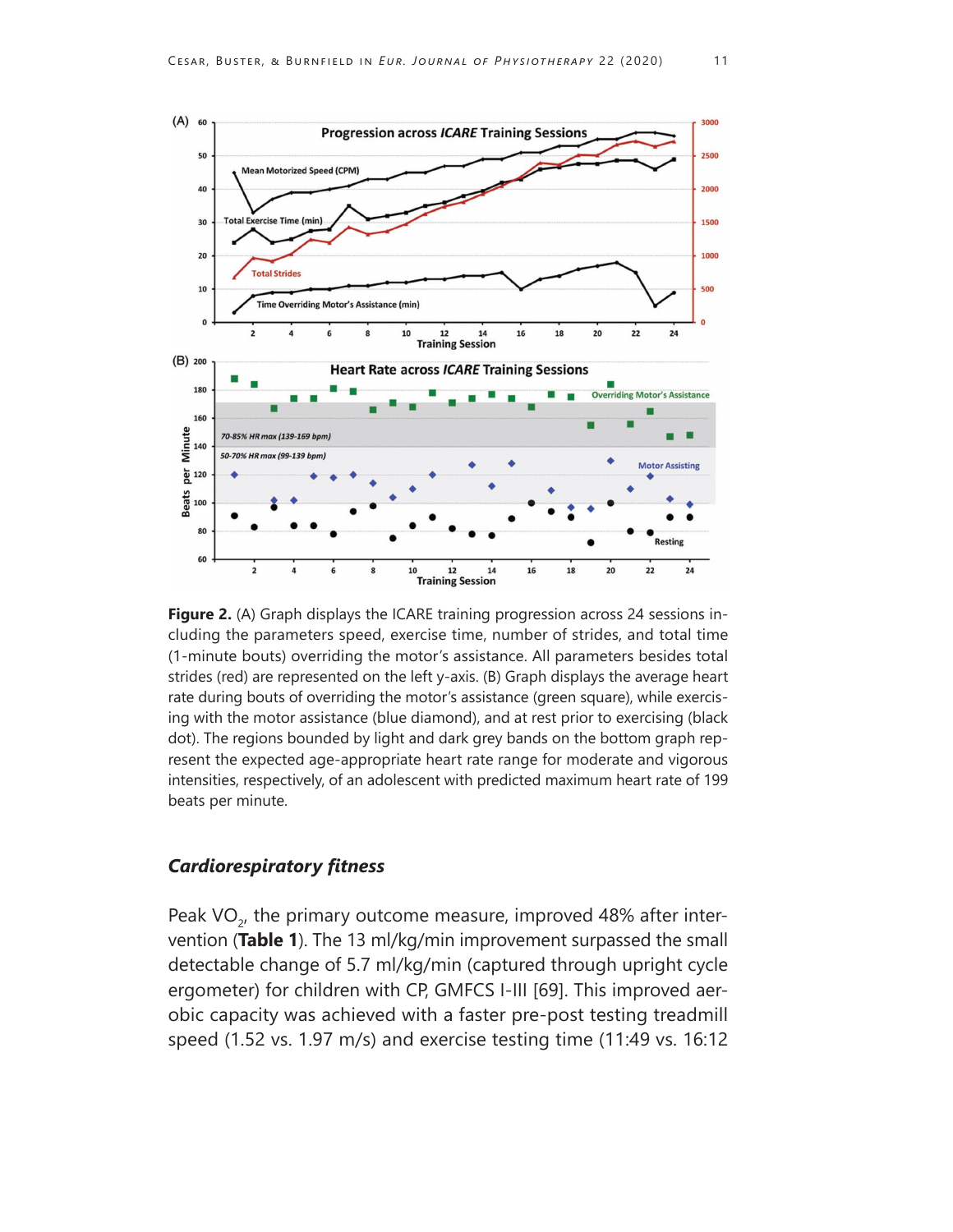|                                       | PRE         | <b>POST</b> |  |
|---------------------------------------|-------------|-------------|--|
| Peak VO <sub>2</sub> (ml/kg/min)      | 27.2        | 40.2        |  |
| Oxygen Cost (ml/kg/m) at 1.52 m/s     | 0.24        | 0.17        |  |
| Pediatric Balance Scale (Total)       | 47          | $55*$       |  |
| Static                                | 20          | $23*$       |  |
| Dynamic                               | 27          | $32*$       |  |
| Modified Timed Up & Go (s)            | 8.5         | 7.1         |  |
| 2-Minute Walk Test (m)                | 76.8        | 128.39      |  |
| Self-selected comfortable speed (m/s) | 0.63        | $1.0$ §     |  |
| Cadence (steps/min)                   | 79          | 107         |  |
| Step length, right (cm)               | 42.4(6.5)   | 60.7(4.3)   |  |
| Step length, left (cm)                | 52.5(9.2)   | 53.2 (11.9) |  |
| Single support, right (% Gait cycle)  | 39.4 (10.6) | 37.2(8.7)   |  |
| Single support, left (% Gait cycle)   | 30.7 (11.2) | 33.0(9.0)   |  |
| Fast Walking Pace (m/s)               | 1.20        | 1.75        |  |
| Cadence (steps/min)                   | 121         | 142         |  |
| Step length, right (cm)               | 52.4 (10.1) | 73.1 (4.5)  |  |
| Step length, left (cm)                | 66.2(7.7)   | 74.4 (5.1)  |  |
| Single support, right (% Gait cycle)  | 43.3 (14.5) | 43.1 (6.6)  |  |
| Single support, left (%Gait cycle)    | 34.6 (10)   | 36.9(9.0)   |  |

**Table 1.** Cardiorespiratory fitness, balance, walking function and spatiotemporal characteristics.

\* Value surpassing the minimal detectable change (MDC).

§ Value surpassing the minimal clinically important difference (MCID). 1.52 m/s: fastest speed achieved during pre-assessment.

min). Our participant's walking efficiency (i.e. oxygen cost of walking) improved 29% with the decrease in 0.07 ml/kg/m after intervention (Table 1). The change, however, did not reach the minimal detectable change (MDC) in oxygen cost of 0.11 ml  $O<sub>2</sub>/kg/m$  for children with CP (GMFCS II) [70].

#### *Balance*

A 17% (eight points) improvement was recorded for the total score of PBS, surpassing the minimal clinically important difference (MCID) of 5.8 points and the MDC of 1.6 points for children with CP [51]. When breaking down the components of PBS, both static (3-point increase) and dynamic (5-point increase) components also surpassed the MCID and MDC scores [51], suggesting a clinically robust increase in balance performance (Table 1).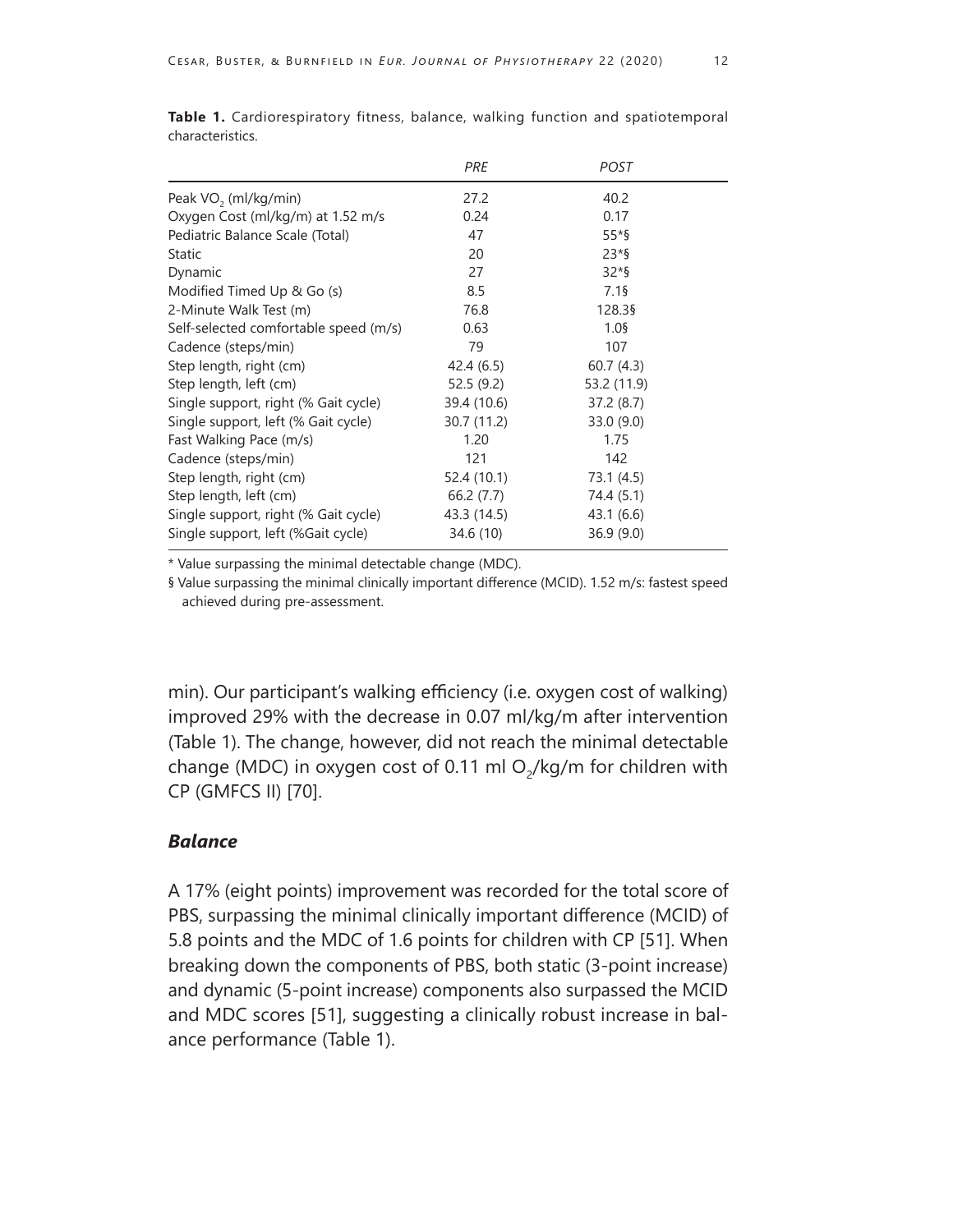## *Walking function*

The mTUG was accomplished 16% faster from pre- to-post assessment, achieving the large effect minimal clinically important difference (MCID) score of 1.2s for children with CP (GMFCS II) [71]. The participant's walking endurance (2MWT) improved 67%, also surpassing the MCID score (16.6 m) for children with disabilities who walk independently [57] (Table 1).

Walking speed during self-selected comfortable and fast paces improved 59% and 46%, respectively, surpassing the large effect size MCID of 0.13 m/s [72,73]. Additionally, single support time became more symmetrical during self-selected comfortable walking speed owing to increases in left (involved) side single limb support time and decreases in the right (uninvolved) single limb support time. This change was also observed during the fast walking speed, although the change in the non-involved side was not substantial (Table 1).

#### **Discussion**

Many adolescents with disabilities lack the cardiorespiratory fitness to sustain meaningful activities with peers and family [3,74]. Engagement in regular exercising is usually diminished and walking endurance is limited as fatigue hinders ambulatory capacity [6,75]. The gradual increased participation in a moderate-intensity exercise, including greater weekly minutes of high-intensity exercise across the 9.6 weeks of ICARE training, allowed our participant to achieved enhanced aerobic fitness and walking endurance. This case report supports the use of the motor-assisted elliptical device to improve the fitness of those with impaired walking ability, as exhibited by our adolescent with CP and autism.

Consistent with our first hypothesis, the structured ICARE exercise stimulated positive changes in our participant's cardiorespiratory measures, building his tolerance to aerobic exercise and enhancing his walking efficiency. When compared with other gait training devices, the 48% increase in peak  $VO<sub>2</sub>$  exhibited by our participant well exceeded the improvements previously documented in the literature, such as 20%–22% after cycle ergometer training [76,77]. No studies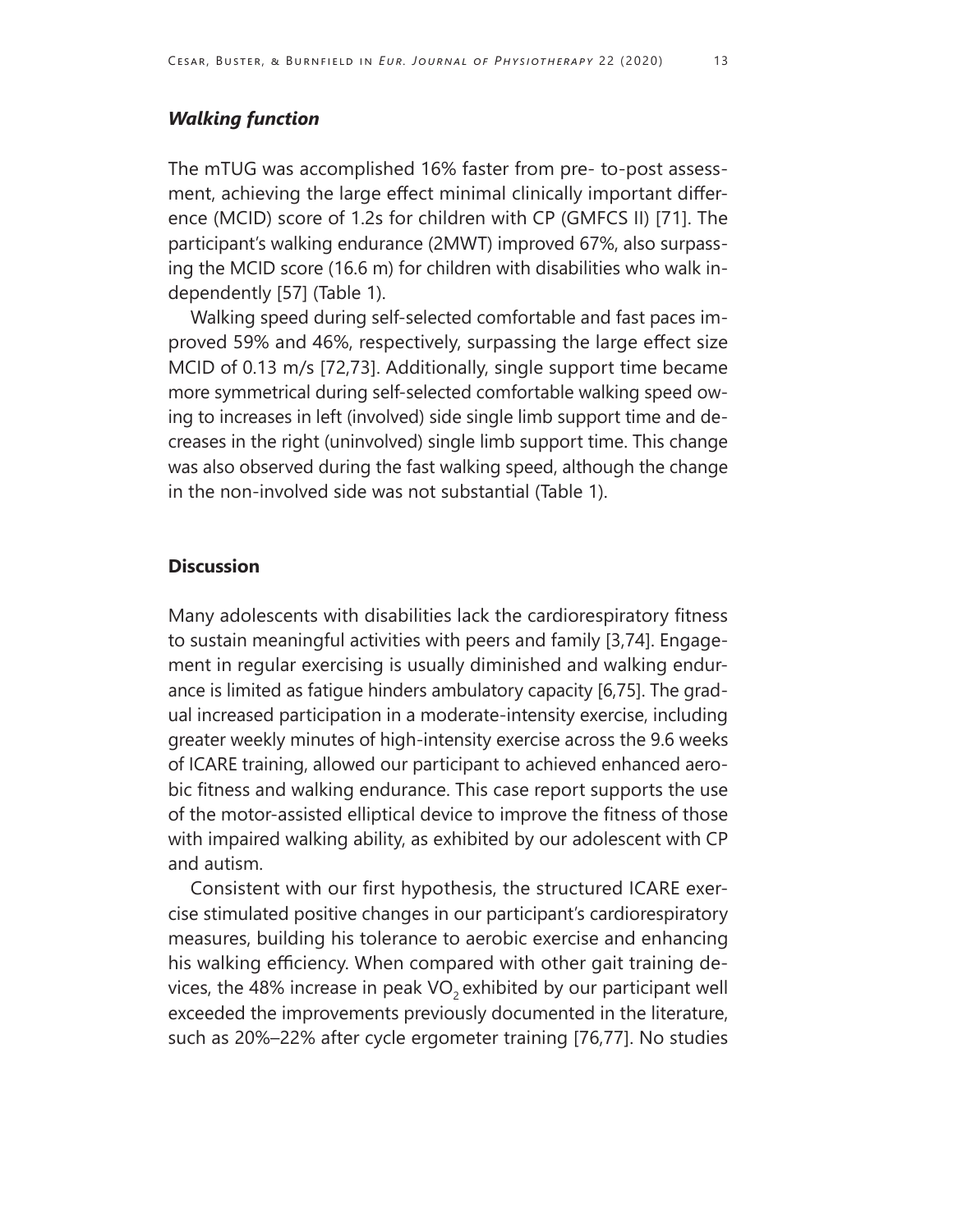to date have explored the impact on aerobic capacity in children with CP and autism after training with robotic technologies. However, a prior study conducted with adults with spinal cord injury indicated no changes in peak  $VO<sub>2</sub>$  after 24 training sessions [37], suggesting that the technology used in our study is promising with regards to promoting challenges to the users' aerobic capacity.

In agreement with our second hypothesis, balance improvement was recorded after the completion of the gait-training exercise protocol. The increase in total PBS score placed our participant with matched scores of a large sample of typically developing boys ages 7–13 years old [78]. Additionally, the larger increase in the dynamic score of PBS compared with the static score was in alignment with the faster time accomplished during the mTUG, which requires the control of balance during walking and turning. Although slower than the time accomplished by typically developing age-matched individuals (5.6 seconds) [55], our participant improved his mTUG time, accomplishing the task 21% faster than 14-year-old adolescents with CP (GMFCS II) [71]. Moreover, the unilateral increase in single limb support time on the involved side (i.e. left) during walking indicates improved stability and thus enhanced balance control. Together, these findings suggest the high repetition of gaitlike movement promoted by the ICARE enhanced dynamic stability during walking. Consistent with our balance results, our participant walked up/down a set of stairs without using the handrail once the intervention was completed. Additionally, the participant's parent reported he fell only once at the beginning of the intervention (between week one and two) and that his movements when walking and running seemed more stable and controlled compared with before the intervention. These accomplishments suggest a positive impact on his overall gross motor function, likely placing him at the GMFCS level I.

Consistent with our third hypothesis, our participant enhanced his walking ability after the intervention. His walking endurance improved (i.e. walked further during the 2MWT at post-intervention), corroborating anecdotal parent reports of improved walking outside the lab environment (i.e. participant walking at the same pace with siblings from school to home without fatiguing, whereas previously siblings had to wait for him to catch up). Supporting this report is the improved oxygen cost of walking achieved by our participant. Although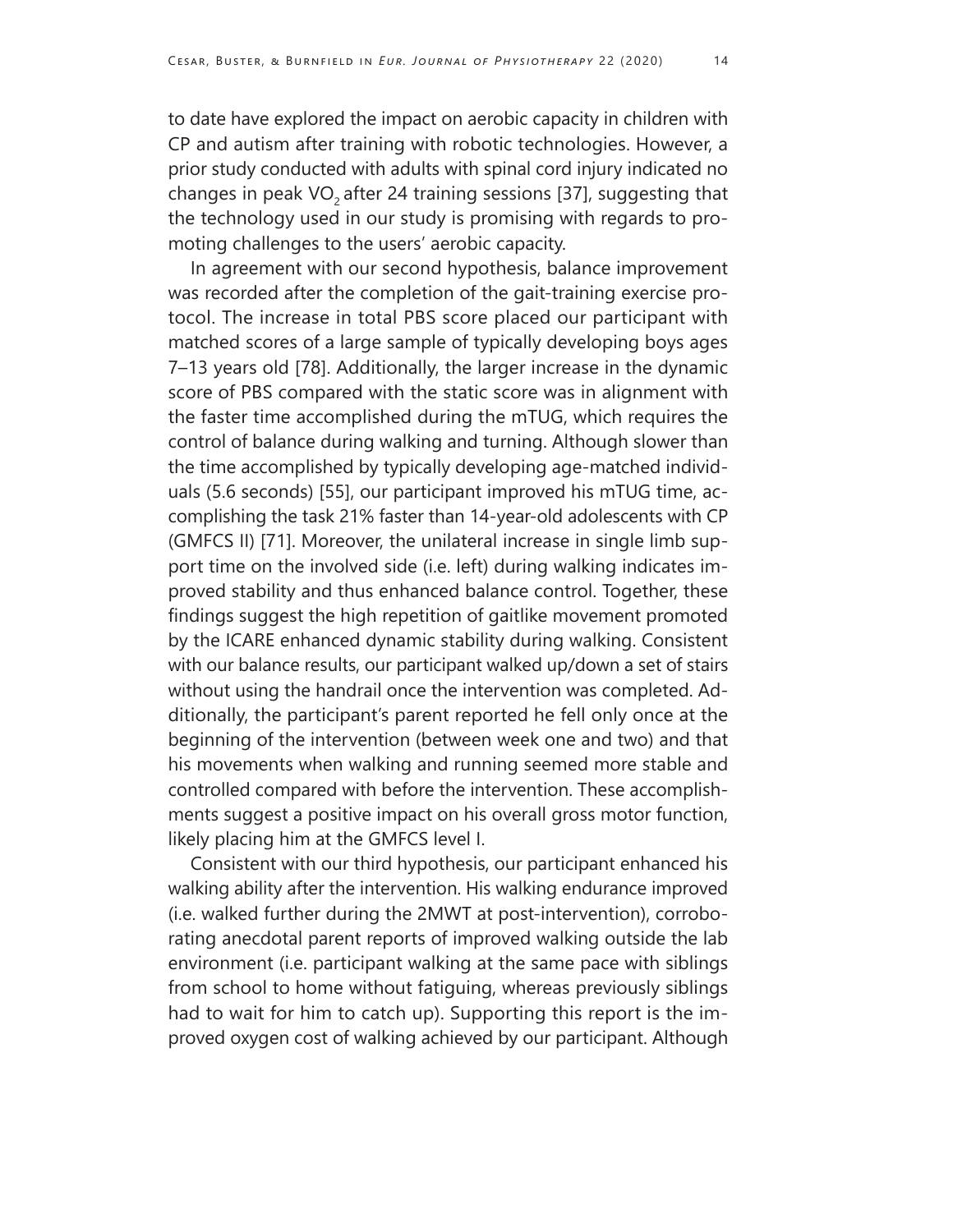not reaching the minimal detectable change for children with CP (GM-FCS II) [70], the change placed the participant at similar level of typically developing children [79,80], and can partially explain the enhanced walking ability post-intervention.

At pre-assessment, the participant walked at a speed that was 38% slower than age-matched adolescents with CP (GMFCS II) [81]. This walking speed was confirmed by the participant's parent as his usual pace outside the lab environment, which may have been adopted to counteract fatigue when trying to walk at similar paces of siblings and peers. After the intervention, our participant's walking speed fell only 3% slower than the range achieved by age-matched boys without known disabilities (1.17  $\pm$  0.14 m/s) [82]. The walking speed increase at post-intervention emerged due to improvements in both step length and cadence. Considering the ICARE's training step length, the participant tolerated a total of 19-cm increase throughout the 24 sessions. Specifically, the initial ICARE step length was 49 cm based on the participant's report of comfortable step length on the device. This initial ICARE step length also accommodated the participant's overground step length for both involved and non-involved limbs (bilateral average of 47 cm during self-selected comfortable speed). After the first three sessions, a progression of the ICARE step length occurred until session 9 (62 cm), with the participant indicating that the new training step length was comfortable but further progression would not be tolerated at the time. Following this, the ICARE step length increased every fifth session to the final length of 68 cm (at session 21), which was similar to the participant's step length used during overground fast walking speed at post-intervention (73 cm right, 74 cm left). The increase in overground step length along with a more symmetrical step length could have emerged from the mass repetition of the progressively increasing ICARE step length, providing the adolescent with a 'new template' of step length. This finding is consistent with the neurorehabilitation literature that highlights the value of high-intensity repetition (mass repetition) of gait-like movements (task specificity) to promote positive behavioral changes [83,84].

Training intensity increased systematically and, despite the drop in the time overriding the motor's assistance at later sessions, our participant exhibited improvements across sessions. Training times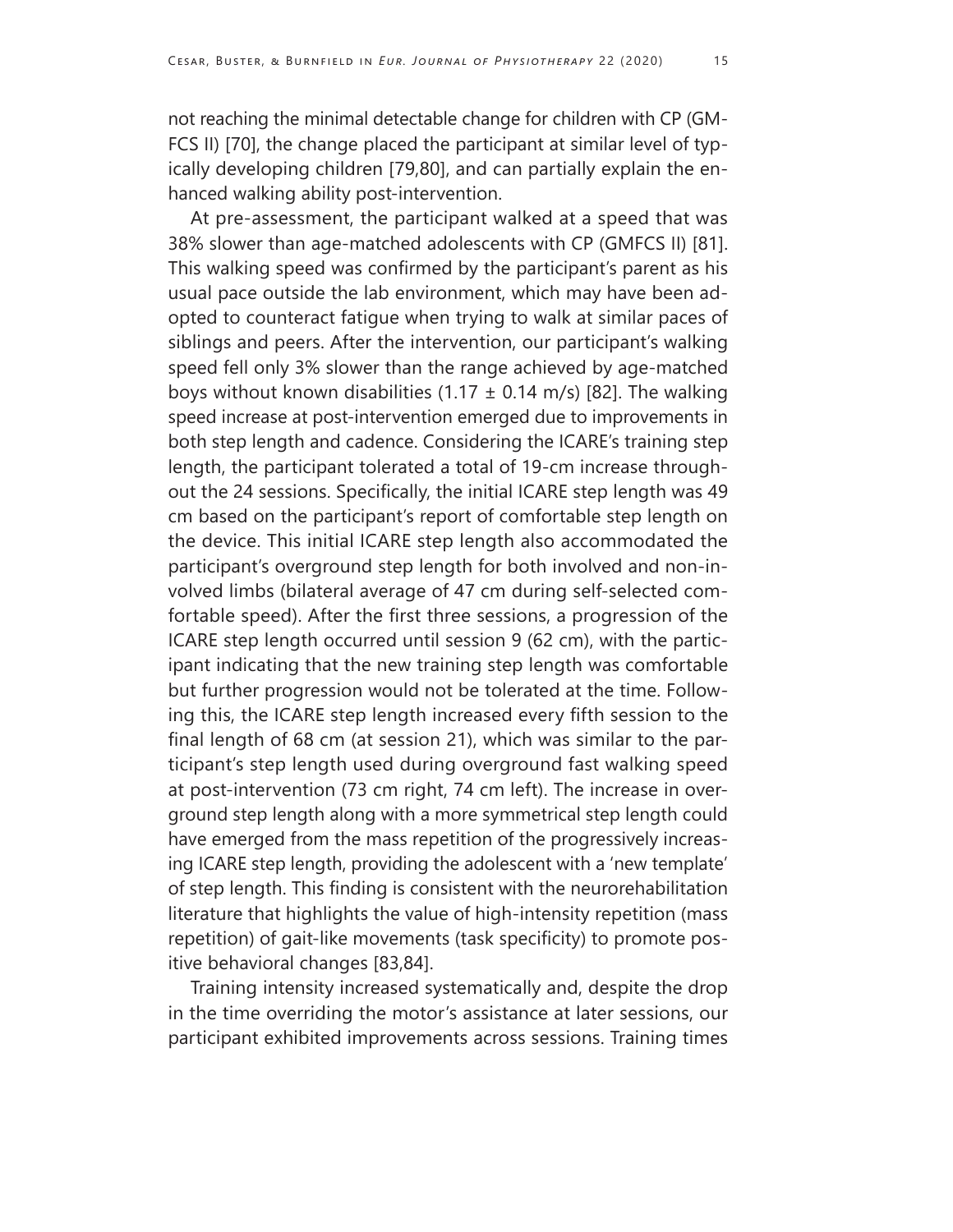were initially short (\_24 minutes) to allow him to adapt to the exercise intensity, and bouts of overriding the motor's assistance increased gradually across training sessions. Although tolerated by the participant, we noticed that when overriding the motor's assistance (Figure 2), his HR was above the upper limit for his age-expected vigorous intensity. The fact that our participant was able to increase the number of minutes overriding the motor's assistance (while exercising for longer periods of time) is of great value, suggesting our protocol promoted the gradual improvement in his tolerance to exercise at higher intensities. However, this high intensity level may explain the drop in the number of bouts of overriding the motor's assistance towards the end of the intervention (i.e. sessions 22–24) as the participant may have reached the exhaustion stage of the general adaptation syndrome [85] and was no longer able to adapt to the increased training intensity. Future work should consider the monitoring of individual responses [86], explore different numbers of sessions, and/or the addition of an active rest phase to enhance physiological adaptation. Moreover, inclusion of interactive systems, such as virtual reality, may enhance motivation [87] to maintain engagement in exercising at high-intensity levels.

Although promising, generalization of our findings to other children and adolescents with CP and autism is limited since the study was conducted with only one participant. We are aware of the diverse physical constraints and physiological responses to exercise an individual with CP may present. The structured ICARE intervention, however, has been applied to individuals with other neurologic and chronic conditions [38,39,42,43]. Future work should investigate the impact of ICARE interventions on cardiorespiratory health and walking function in large cohorts of children and adolescents with CP and other chronic conditions using higher research designs (e.g. randomized control trial). When sufficient participants cannot be secured, single case experimental designs could also provide significant contributions to scientific/clinical knowledge. Another limitation of our findings is the lack of an automated quantifiable measure for balance control; future studies should implement analyses such as computerized dynamic posturography to strengthen findings from our dynamic balance measures. Additionally, follow-up assessments will be crucial in detecting the longevity of the encouraging changes reported in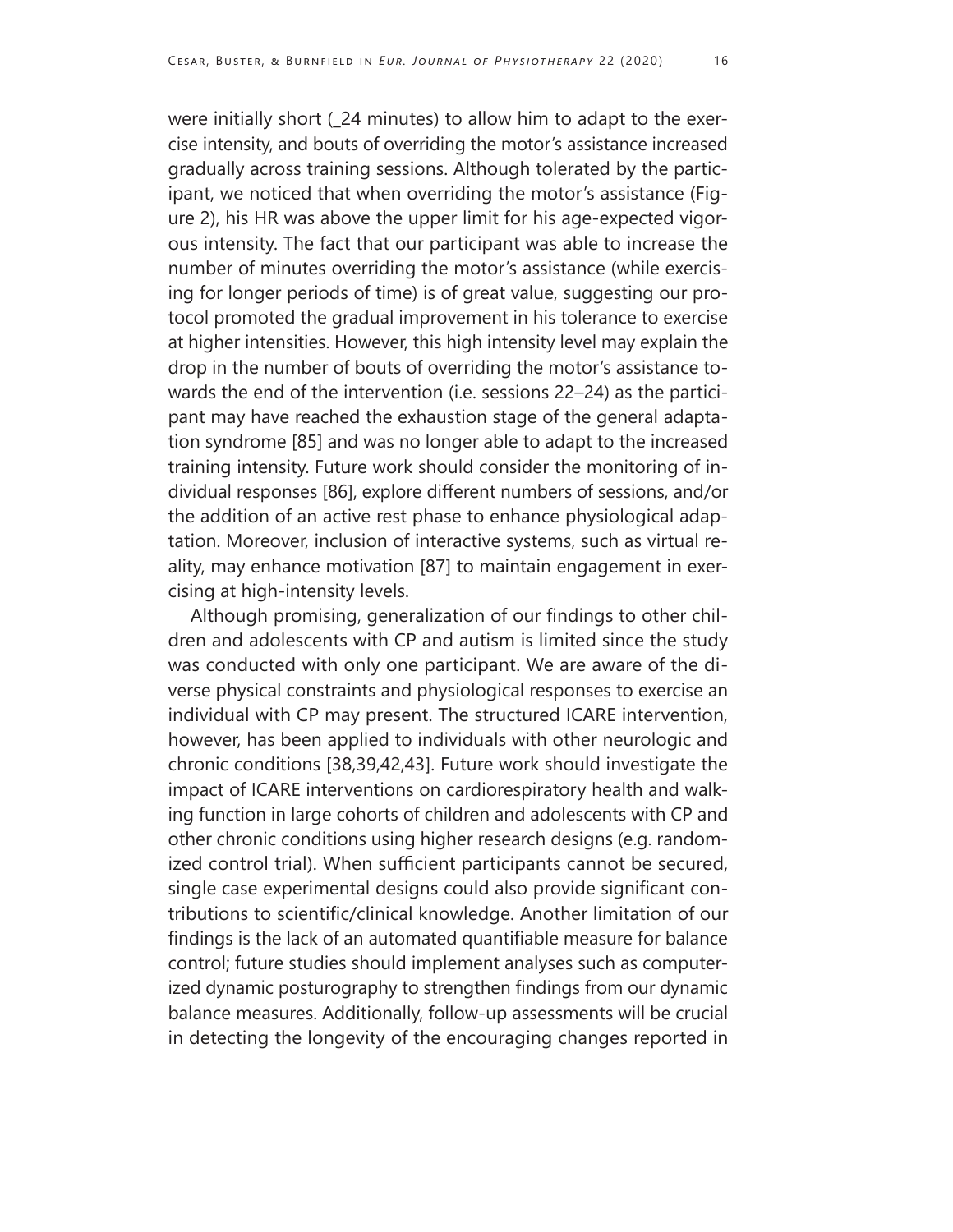this study, along with the inclusion of investigations of the relationship between changes in aerobic capacity and walking abilities in realworld scenarios, such as participation in community and life situations.

#### **Conclusion**

Improvements in cardiorespiratory measures were recorded in an adolescent with limited walking ability due to CP and autism after participating in a moderate- to vigorous-intensity ICARE exercise protocol. Balance and walking were also enhanced as the ICARE device enabled sustained gait-like activity while allowing the adolescent to build exercise tolerance towards recommended levels of aerobic exercising. moderate- to vigorous<br>d walking were also enh<br>pait-like activity while al<br>ance towards recomme<br>**ments** We would like to ack s-intensity ICARE exercis<br>nanced as the ICARE devi<br>Illowing the adolescent t<br>ended levels of aerobic<br>+<br>knowledge Sonya L. Irons, PT,

**Acknowledgments**  We would like to acknowledge Sonya L. Irons, PT, DPT, CCS for her contribution to the assessment design, and William Frederick Garvey for his assistance with data collection.

**Disclosure** Guilherme M. Cesar has no conflict of interest. Judith M. Burnfield and Thad W. Buster are the inventors of the patented motor-assisted elliptical technology. The patented technology has been licensed to Sports Art for commercial distribution. The inventors receive royalties.

**Funding** The contents of this work were developed under a grant initially received from the National Institute on Disability and Rehabilitation Research, Department of Education (Grant Number H133G130274; Principal Investigator: Burnfield JM), and subsequently funded through a grant from the National Institute on Disability, Independent Living, and Rehabilitation Research, Administration for Community Living (Grant Number 90IF0060; Principal Investigator: Burnfield JM). The contents of the manuscript do not necessarily represent the policy of the Department of Education or the Administration for Community Living, and endorsement by the federal government should not be assumed

#### **References**

- **[**1] Satonaka A, Suzuki N. Aerobic fitness and lifestyle with non-exercise physical activity in adults with cerebral palsy. JPFSM. 2018;7: 1–7.
- [2] Verschuren O, Ketelaar M, Gorter JW, et al. Exercise training program in children and adolescents with cerebral palsy. Arch Pediatr Adolesc Med. 2007;161:1075–1081.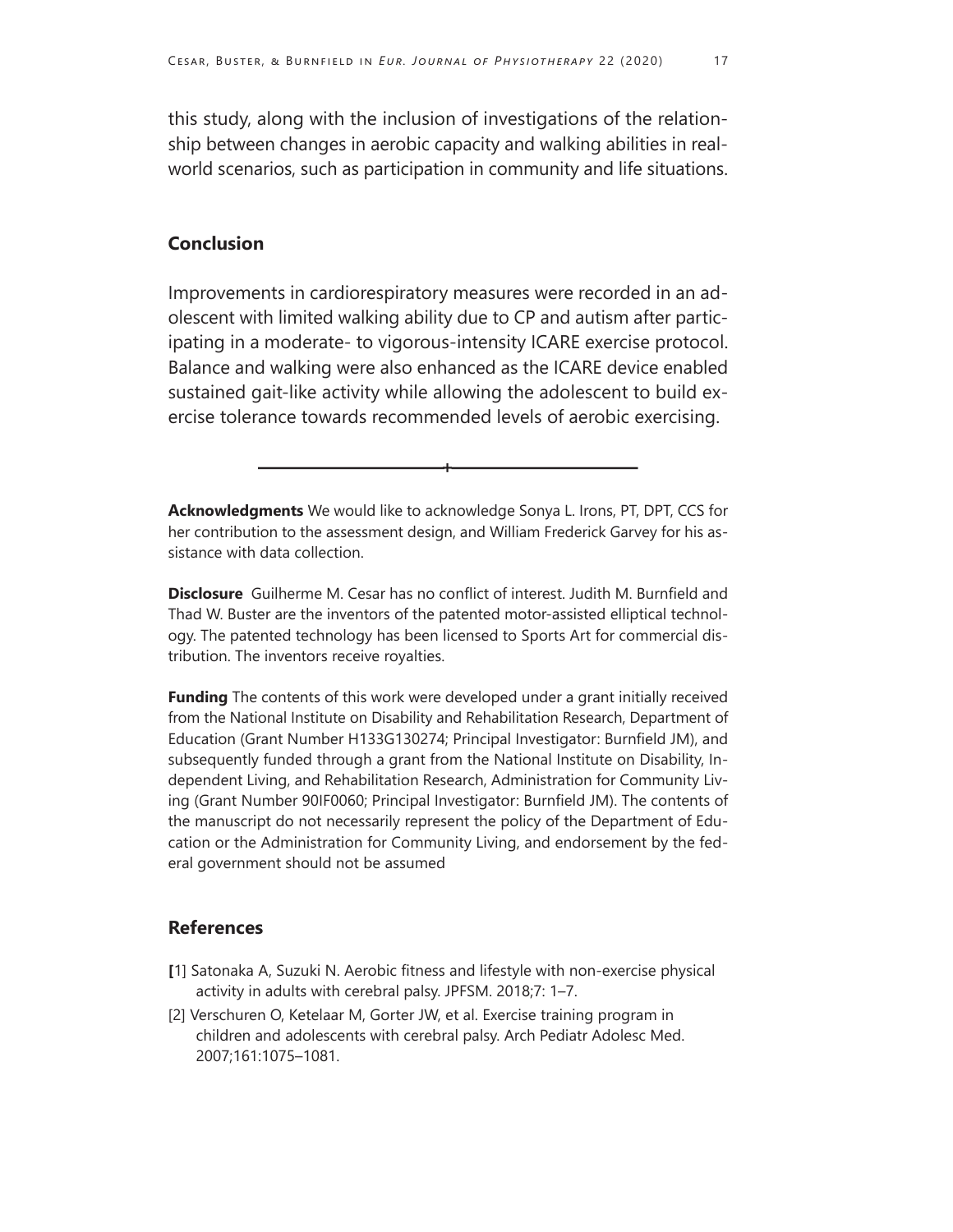- [3] Fowler EG, Kolobe TH, Damiano DL, et al. Promotion of physical fitness and prevention of secondary conditions for children with cerebral palsy: section on pediatrics research summit proceedings. Phys Ther. 2007;87:1495–1510.
- [4] Balemans AC, Van Wely L, De Heer SJ, et al. Maximal aerobic and anaerobic exercise responses in children with cerebral palsy. Med Sci Sports Exerc. 2013;45:561–568.
- [5] Mitchell LE, Ziviani J, Boyd RN. Habitual physical activity of independently ambulant children and adolescents with cerebral palsy: are they doing enough?. Phys Ther. 2015;95:202–211.
- [6] Maltais DB, Wiart L, Fowler E, et al. Health-related physical fitness for children with cerebral palsy. J Child Neurol. 2014;29: 1091–1100.
- [7] Peterson MD, Gordon PM, Hurvitz EA. Chronic disease risk among adults with cerebral palsy: the role of premature sarcopoenia, obesity and sedentary behaviour. Obes Rev. 2013;14:171–182.
- [8] Bandini L, Danielson M, Esposito LE, et al. Obesity in children with developmental and/or physical disabilities. Disabil Health J. 2015;8:309–316.
- [9] Choi JY, Rha DW, Park ES. Change in pulmonary function after incentive spirometer exercise in children with spastic cerebral palsy: a randomized controlled study. Yonsei Med J. 2016;57: 769–775.
- [10] Macko RF, Ivey FM, Forrester LW, et al. Treadmill exercise rehabilitation improves ambulatory function and cardiovascular fitness in patients with chronic stroke: a randomized, controlled trial. Stroke. 2005;36:2206–2211.
- [11] Pang MYC, Eng JJ, Dawson AS, et al. The use of aerobic exercise training in improving aerobic capacity in individuals with stroke: a meta-analysis. Clin Rehabil. 2006;20:97–111.
- [12] Ryan JM, Cassidy EE, Noorduyn SG, et al. Exercise interventions for cerebral palsy. Cochrane Database Syst Rev. 2017;6:CD011660.
- [13] Schmid A, Duncan PW, Studenski S, et al. Improvements in speed-based gait classifications are meaningful. Stroke 2007;38: 2096–2100.
- [14] Lord SE, Rochester L. Measurement of community ambulation after stroke: current status and future developments. Stroke. 2005;36:1457–1461.
- [15] Perry J, Garrett M, Gronley JK, et al. Classification of walking handicap in the stroke population. Stroke. 1995;26:982–989.
- [16] Lepage C, Noreau L, Bernard PM. Association between characteristics of locomotion and accomplishment of life habits in children with cerebral palsy. Phys Ther. 1998;78:458–469.
- [17] Keawutan P, Bell K, Davies PS, et al. Systematic review of the relationship between habitual physical activity and motor capacity in children with cerebral palsy. Res Dev Disabil. 2014;35:1301–1309.
- [18] Mitchell LE, Ziviani J, Boyd RN. Characteristics associated with physical activity among independently ambulant children and adolescents with unilateral cerebral palsy. Dev Med Child Neurol. 2015;57:167–174.
- [19] United States Department of Health and Human Services. Physical activity guidelines for Americans. Hyattsville, MD: US Department of Health and Human Services; 2008.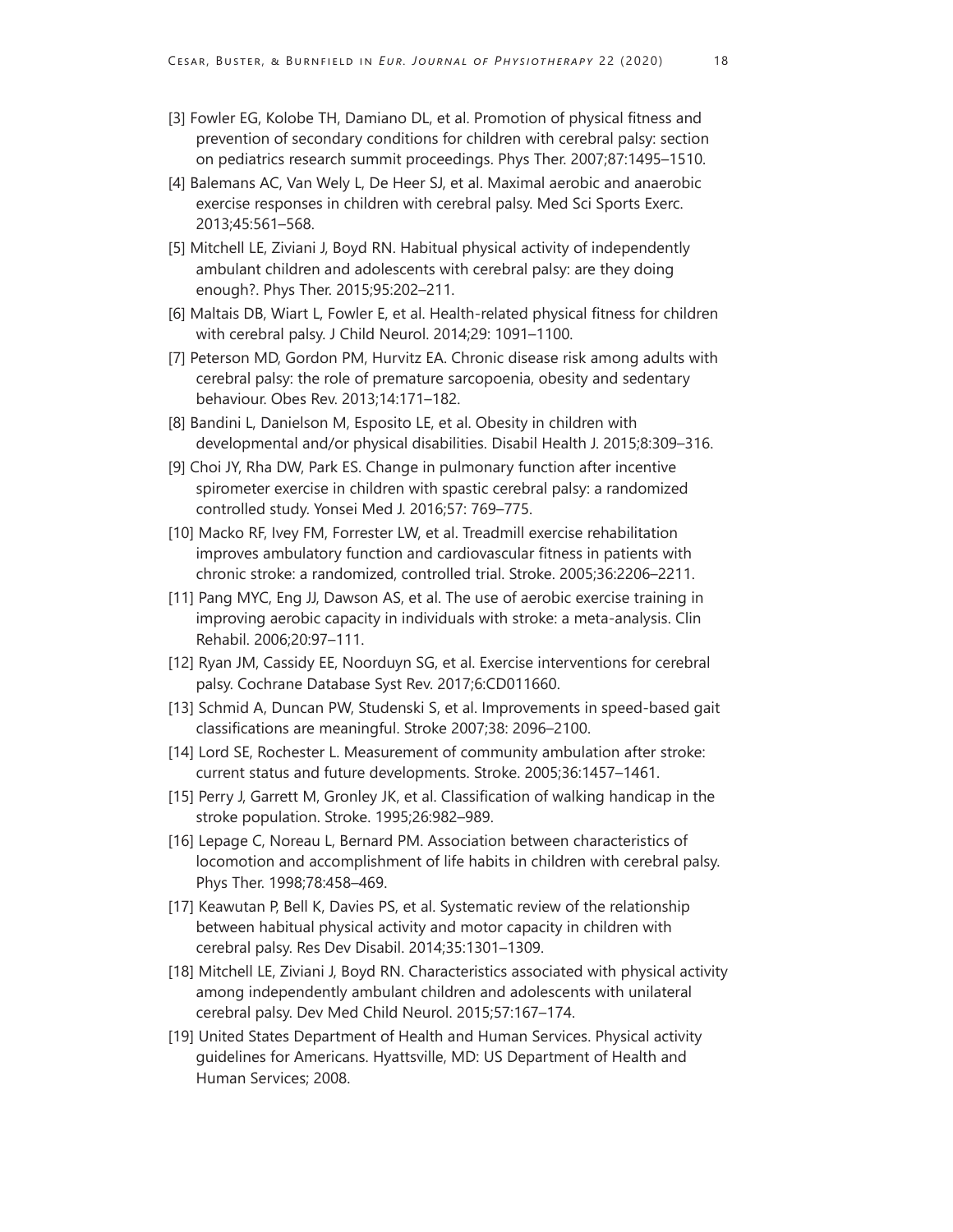- [20] Fowler EG, Knutson LM, Demuth SK, et al. Pediatric endurance and limb strengthening (PEDALS) for children with cerebral palsy using stationary cycling: a randomized controlled trial. Phys Ther. 2010;90:367–381.
- [21] Jantakat C, Ramrit S, Emasithi A, et al. Capacity of adolescents with cerebral palsy on paediatric balance scale and Berg balance scale. Res Dev Disabil. 2015;36C:72–77.
- [22] Panibatla S, Kumar V, Narayan A. Relationship between trunk control and balance in children with spastic cerebral palsy: a cross-sectional study. J Clin Diagn Res. 2017;11:YC05–YC08.
- [23] Zwicker JG, Mayson TA. Effectiveness of treadmill training in children with motor impairments: an overview of systematic reviews. Pediatr Phys Ther. 2010;22:361–377.
- [24] Booth ATC, Buizer AI, Meyns P, et al. The efficacy of functional gait training in children and young adults with cerebral palsy: a systematic review and metaanalysis. Dev Med Child Neurol. 2018;60:866–883.
- [25] Grecco LA, Tomita SM, Christovao TC, et al. Effect of treadmill gait training on static and functional balance in children with cerebral palsy: a randomized controlled trial. Braz J Phys Ther. 2013;17:17–23.
- [26] Damiano D, DeJong S. A systematic review of the effectiveness of treadmill training and body weight support in pediatric rehabilitation. J Neurol Phys Ther. 2009;33:27–44.
- [27] Mutlu A, Krosschell K, Spira D. Treadmill training with partial body-weight support in children with cerebral palsy: a systematic review. Dev Med Child Neurol. 2009;51:268–275.
- [28] Corbridge LM, Goldman AJ, Shu Y, et al. Clinician's muscle effort during partial body weight support treadmill training: Is it hard work? Online Proceedings, American Physical Therapy Association's 2009 Annual Conference and Exposition. 2009.
- [29] Buster TW, Goldman AJ, Corbridge LM, et al. Partial body weight support treadmill training: clinician's upper extremity muscle activation during facilitation of hemiparetic limb movement. Proceedings, Gait and Clinical Movement Analysis Society Annual Meeting. March 13, 2009, Denver, CO.
- [30] Shu Y, Taylor AP, Buster TW, et al. editors. Clinicians' motion and muscle activation patterns during body weight support treadmill training. Proceedings, Gait and Clinical Movement Analysis Society Annual Meeting. May 12, 2012, Grand Rapids, MI.
- [31] Burnfield JM, Buster TW, Goldman AJ, et al. Partial body weight support treadmill training speed influences paretic and non-paretic leg muscle activation, stride characteristics, and ratings of perceived exertion during acute stroke rehabilitation. Hum Mov Sci. 2016;47:16–28.
- [32] Borggraefe I, Schaefer JS, Klaiber M, et al. Robotic-assisted treadmill therapy improves walking and standing performance in children and adolescents with cerebral palsy. Eur J Paediatr Neurol. 2010;14:496–502.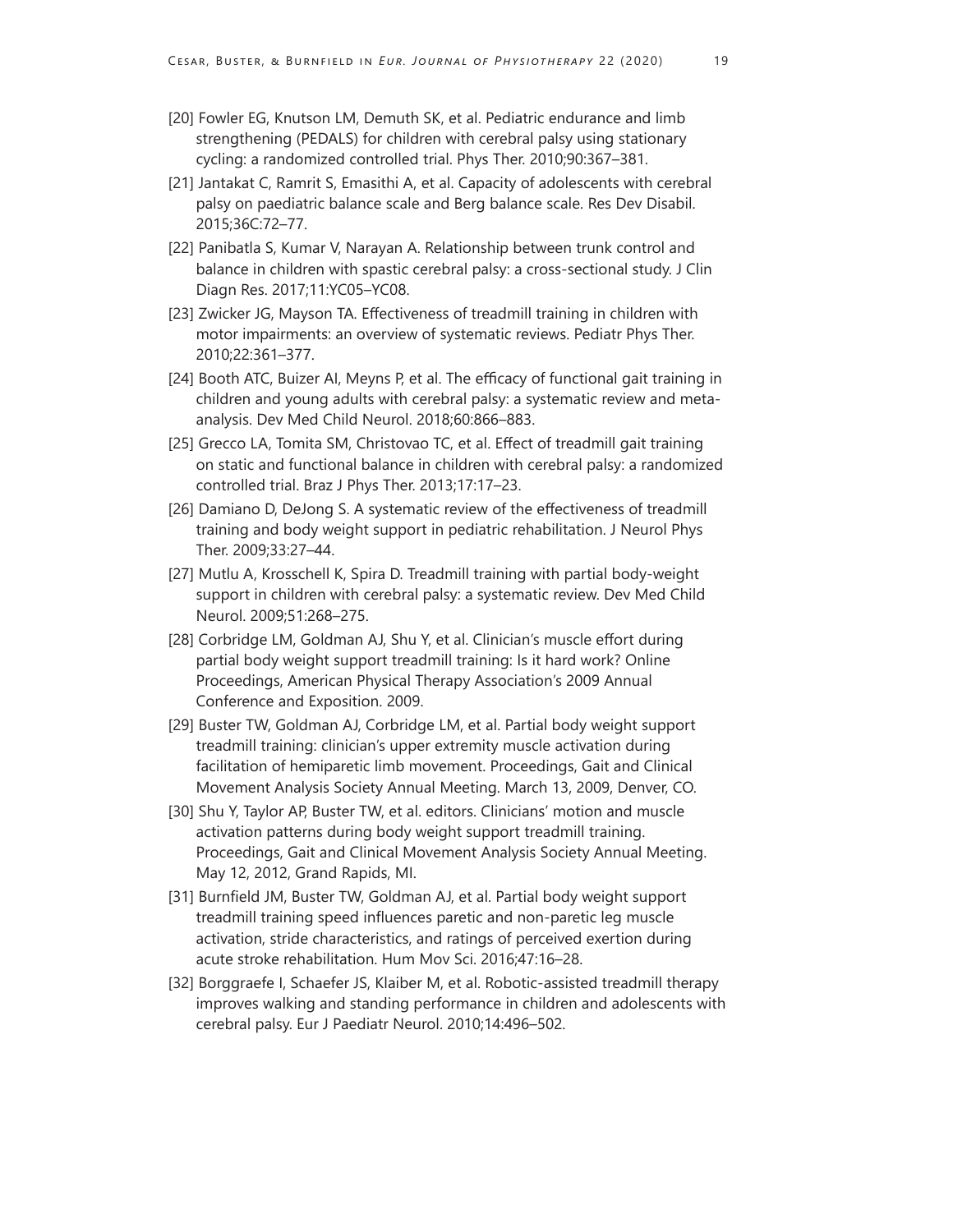- [33] Druzbicki M, Rusek W, Szczepanik M, et al. Assessment of the impact of orthotic gait training on balance in children with cerebral palsy. Acta Bioeng Biomech. 2010;12:53–58.
- [34] Wallard L, Dietrich G, Kerlirzin Y, et al. Effect of robotic-assisted gait rehabilitation on dynamic equilibrium control in the gait of children with cerebral palsy. Gait Posture. 2018;60:55–60.
- [35] Hidler J, Hamm LF, Lichy A, et al. Automating activity-based interventions: the role of robotics. J Rehabil Res Dev. 2008;45: 337–344.
- [36] Morrison SA. Financial feasibility of robotics in neurorehabilitation. Top Spinal Cord Inj Rehabil. 2011;17:77–81.
- [37] Hoekstra F, van Nunen MP, Gerrits KH, et al. Effect of robotic gait training on cardiorespiratory system in incomplete spinal cord injury. J Rehabil Res Dev. 2013;50:1411–1422.
- [38] Cesar GM, Irons SL, Garbin A, et al. Child with traumatic brain injury improved gait abilities following intervention with pediatric motor-assisted elliptical training: a case report. J Neurol Phys Ther. 2017;41:84.
- [39] Burnfield JM, Cesar GM, Buster TW, et al. Walking and fitness improvements in child with diplegic cerebral palsy following motor-assisted elliptical training intervention. Pediatr Phys Ther. 2018;30:E1–E7
- [40] Burnfield JM, Cesar GM, Buster TW, et al. Kinematic and muscle demand similarities between motor-assisted elliptical training and walking: implications for pediatric gait rehabilitation. Gait Posture. 2017;51:194–200.
- [41] Burnfield JM, Shu Y, Buster T, et al. Similarity of joint kinematics and muscle demands between elliptical training and walking: implications for practice. Phys Ther. 2010;90:289–305.
- [42] Irons SL, Buster TW, Karkowski-Schelar E, et al. Individuals with multiple sclerosis improved walking endurance and decreased fatigue following motor-assisted elliptical training intervention. Arch Phys Med Rehabil. 2016;97:e34.
- [43] Irons SL, Brusola GA, Buster TW, et al. Novel motor-assisted elliptical training intervention improves Six-Minute Walk Test and oxygen cost for an individual with progressive supranuclear palsy. Cardiopulm Phys Ther J. 2015;26:36–41.
- [44] Burnfield JM, Yeseta M, Buster TW, et al. Individuals with physical limitations can benefit from training on a motorized elliptical for community-based exercise. Med Sci Sports Exerc. 2012;45:S360.
- [45] Burnfield JM, Buster TW, Pfeifer CM, et al. Adapted motor-assisted elliptical for rehabilitation of children with physical disabilities. J Med Device. 2018; Published online ahead of print.
- [46] Pang M, Yang J. The initiation of the swing phase in human infant stepping: importance of hip position and leg loading. J Physiol. 2000;528:389–404.
- [47] Kindregan D, Gallagher L, Gormley J. Gait deviations in children with autism spectrum disorders: a review. Autism Res Treat. 2015; 2015:741480.
- [48] Pauk J, Zawadzka N, Wasilewska A, et al. Gait deviations in children with classic high-functioning autism and low-functioning autism. J Mech Med Biol. 2017;17:1750042.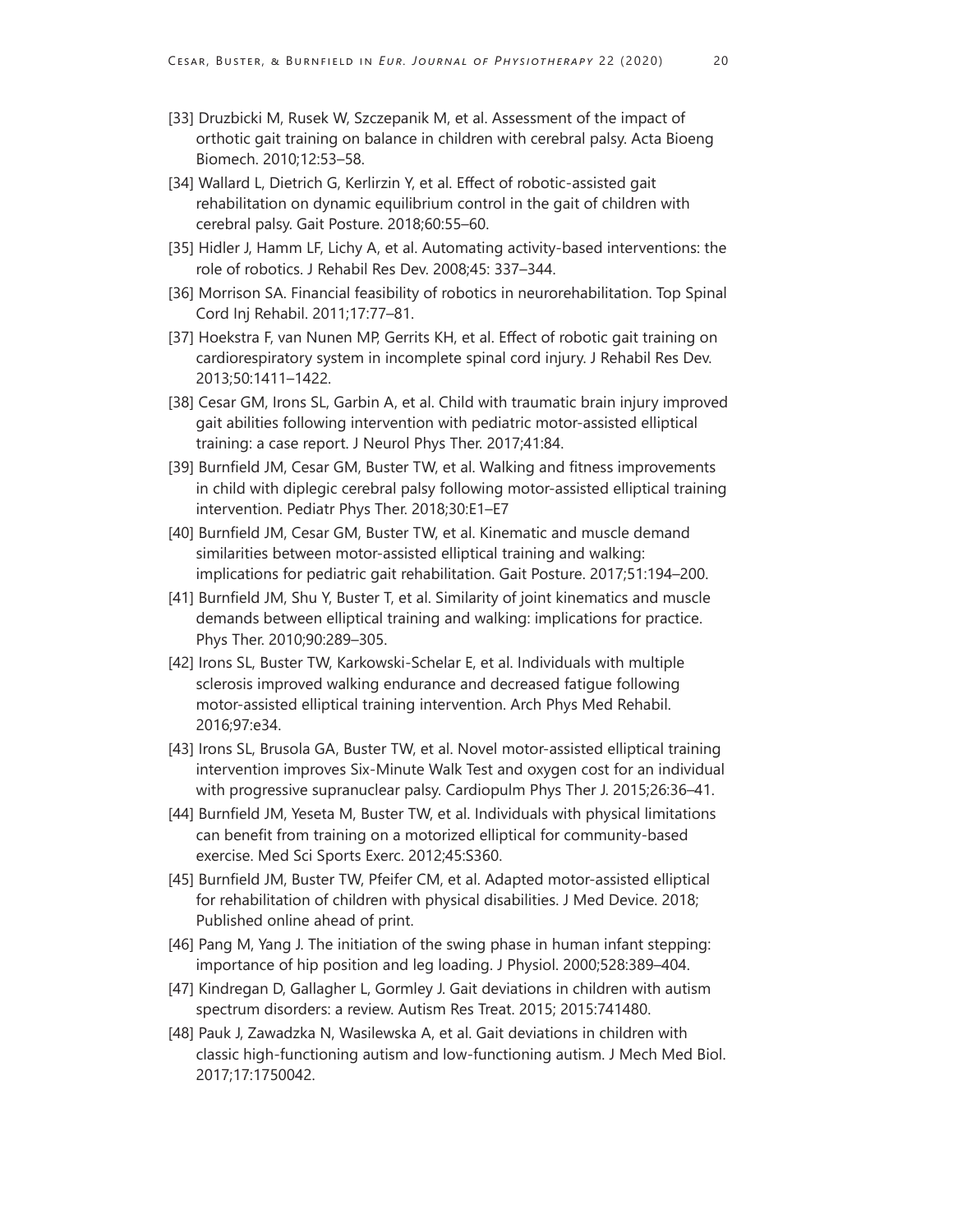- [49] Palisano RJ, Rosenbaum P, Bartlett D, et al. Gross Motor Function Classification System: Expanded and revised. 2007. Available at [https://](https://canchild.ca/system/tenon/assets/attachments/000/000/058/original/GMFCS-ER_English.pdf) [canchild.ca/system/tenon/assets/attachments/000/000/058/original/](https://canchild.ca/system/tenon/assets/attachments/000/000/058/original/GMFCS-ER_English.pdf) [GMFCS-ER\\_English.pdf](https://canchild.ca/system/tenon/assets/attachments/000/000/058/original/GMFCS-ER_English.pdf) (accessed 23 August, 2018).
- [50] Verschuren O, Takken T, Ketelaar M, et al. Reliability and validity of data for 2 newly developed shuttle run tests in children with cerebral palsy. Phys Ther. 2006;86:1107–1117.
- [51] Chen CL, Shen IH, Chen CY, et al. Validity, responsiveness, minimal detectable change, and minimal clinically important change of Pediatric Balance Scale in children with cerebral palsy. Res Dev Disabil. 2013;34:916–922.
- [52] Gan SM, Tung LC, Tang YH, et al. Psychometric properties of functional balance assessment in children with cerebral palsy. Neurorehabil Neural Repair. 2008;22:745–753.
- [53] Franjoine MR, Gunther JS, Taylor MJ. Pediatric Balance Scale: a modified version of the Berg Balance Scale for the school-age child with mild to moderate motor impairment. Pediatr Phys Ther. 2003;15:114–128.
- [54] Butz SM, Sweeney JK, Roberts PL, et al. Relationships among age, gender, anthropometric characteristics, and dynamic balance in children 5 to 12 years old. Pediatr Phys Ther. 2015;27:126–133.
- [55] Nicolini-Panisson RD, Donadio MV. Normative values for the Timed 'Up and Go' test in children and adolescents and validation for individuals with Down syndrome. Dev Med Child Neurol. 2014;56:490–497.
- [56] Bohannon RW, Bubela D, Magasi S, et al. Comparison of walking performance over the first 2 minutes and the full 6 minutes of the Six-Minute Walk Test. BMC Res Notes. 2014;7:269.
- [57] Pin TW, Choi HL. Reliability, validity, and norms of the 2-min walk test in children with and without neuromuscular disorders aged 6-12. Disabil Rehabil. 2018;40:1266–1272.
- [58] Nelson CA, Burnfield JM, Shu Y, et al. Modified elliptical machine motor-drive design for assistive gait rehabilitation. J Med Devices. 2011;5:021001–021007.
- [59] Mahon AD, Marjerrison AD, Lee JD, et al. Evaluating the prediction of maximal heart rate in children and adolescents. Res Q Exerc Sport. 2010;81:466–471.
- [60] Machado FA, Denadai BS. Validity of maximum heart rate prediction equations for children and adolescents. Arq Bras Cardiol. 2011;97:136–140.
- [61] Verschuren O, Peterson MD, Balemans AC, et al. Exercise and physical activity recommendations for people with cerebral palsy. Dev Med Child Neurol. 2016;58:798–808.
- [62] Unnithan VB, Katsimanis G, Evangelinou C, et al. Effect of strength and aerobic training in children with cerebral palsy. Med Sci Sports Exerc. 2007;39:1902–1909.
- [63] Lauglo R, Vik T, Lamvik T, et al. High-intensity interval training to improve fitness in children with cerebral palsy. BMJ Open Sport Exerc Med. 2016;2:e000111.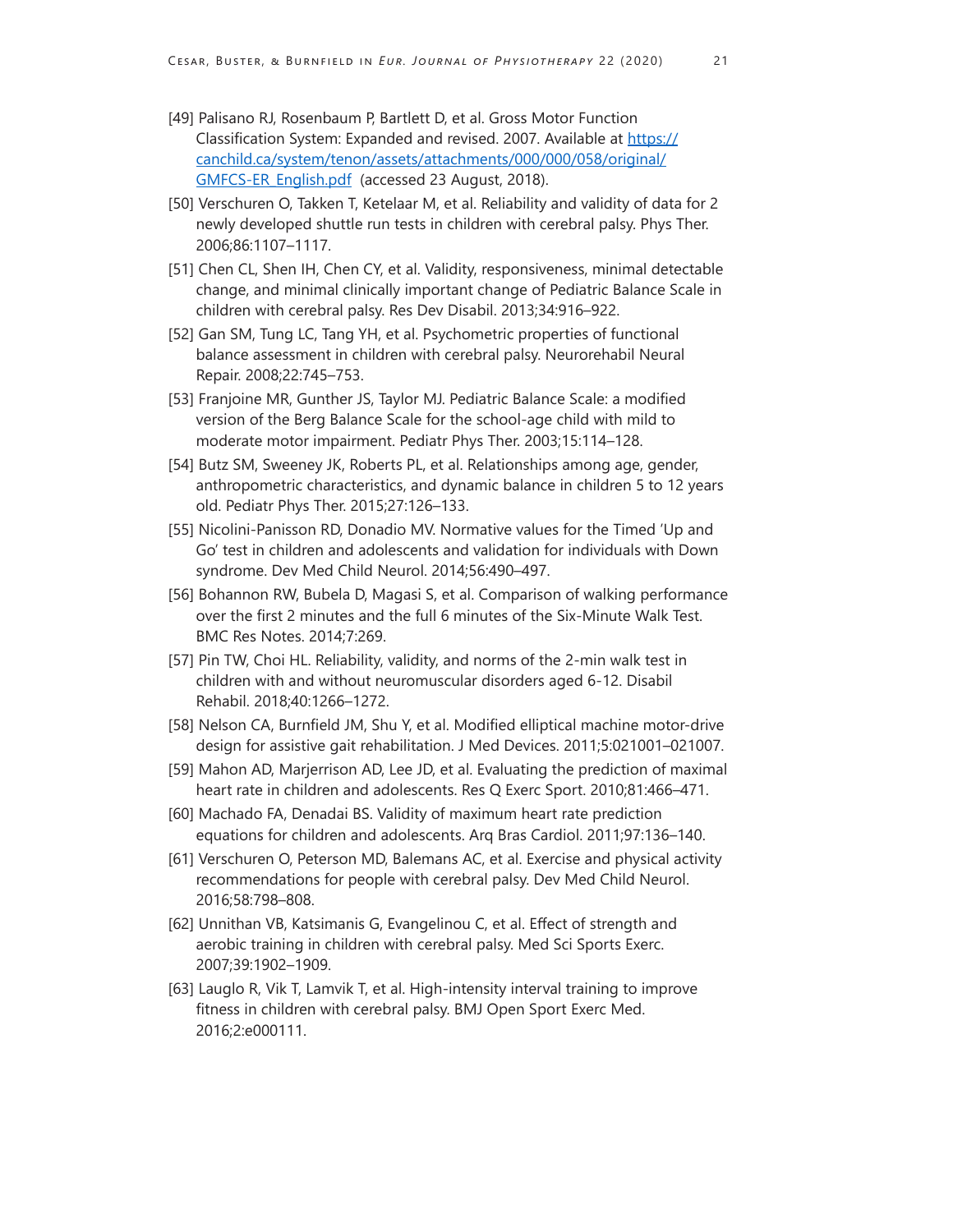- [64] Centers for Disease Control and Prevention. Target heart rate and estimated maximum heart rate. Division of Nutrition, Physical Activity, and Obesity, National Center for Chronic Disease Prevention and Health Promotion 2015; Available from: [https://www.cdc.gov/physicalactivity/basics/measuring/](https://www.cdc.gov/physicalactivity/basics/measuring/heartrate.htm) [heartrate.htm](https://www.cdc.gov/physicalactivity/basics/measuring/heartrate.htm) (accessed 23 August, 2018).
- [65] Jacobs PL, Svoboda SM, Lepeley A. Chapter 8: neuromuscular conditions and disorders. In: Jacobs PL, editor. NSCA's essentials of training special populations. Champaign, IL: Human Kinetics; 2018.
- [66] Maltais DB. Chapter 27: cerebral palsy. In: Moore GE, Durstine JL, Painter PL, editors. ACSM's exercise management for persons with chronic diseases and disabilities. 3rd ed. Champaign, IL: Human Kinetics; 2016.
- [67] Reuter BH, Dawes JJ. Chapter 20: program design and technique for aerobic endurance training. In: Haff GG, Triplett NT, editors. Essentials of strength training and conditioning. 4th ed. Champaign, IL: Human Kinetics; 2016.
- [68] Riebe D, Ehrman JK, Liguori G, et al. ACSM's guidelines for exercise testing and prescription. 10th edition. Philadelphia, PA: Wolters Kluwer; 2018.
- [69] Brehm MA, Balemans AC, Becher JG, et al. Reliability of a progressive maximal cycle ergometer test to assess peak oxygen uptake in children with mild to moderate cerebral palsy. Phys Ther. 2014;94:121–128.
- [70] Thomas SS, Buckon CE, Schwartz MH, et al. Variability and minimum detectable change for walking energy efficiency variables in children with cerebral palsy. Dev Med Child Neurol. 2009;51: 615–621.
- [71] Hassani S, Krzak JJ, Johnson B, et al. One-Minute Walk and modified Timed Up and Go tests in children with cerebral palsy: performance and minimum clinically important differences. Dev Med Child Neurol. 2014;56:482–489.
- [72] Pathokinesiology Service and Physical Therapy Department. Observational gait analysis. 4th ed. Downey, CA: Los Amigos Research and Education Institute, Inc., Rancho Los Amigos National Rehabilitation Center; 2001.
- [73] Oeffinger D, Bagley A, Rogers S, et al. Outcome tools used for ambulatory children with cerebral palsy: responsiveness and minimum clinically important differences. Dev Med Child Neurol. 2008;50:918–925.
- [74] King G, Law M, King S, et al. A conceptual model of the factors affecting the recreation and leisure participation of children with disabilities. Phys Occup Ther Pediatr. 2003;23:63–90.
- [75] Verschuren O, Takken T. Aerobic capacity in children and adolescents with cerebral palsy. Res Dev Disabil. 2010;31:1352–1357.
- [76] Nsenga AL, Shephard RJ, Ahmaidi S. Aerobic training in children with cerebral palsy. Int J Sports Med. 2013;34:533–537.
- [77] Shinohara TA, Suzuki N, Oba M, et al. Effect of exercise at the AT point for children with cerebral palsy. Bull Hosp Jt Dis. 2002;61: 63–67.
- [78] Franjoine MR, Darr N, Held SL, et al. The performance of children developing typically on the pediatric balance scale. Pediatr Phys Ther. 2010;22:350–359.
- [79] Johnston TE, Moore SE, Quinn LT, et al. Energy cost of walking in children with cerebral palsy: relation to the Gross Motor Function Classification System. Dev Med Child Neurol. 2004;46:34–38.